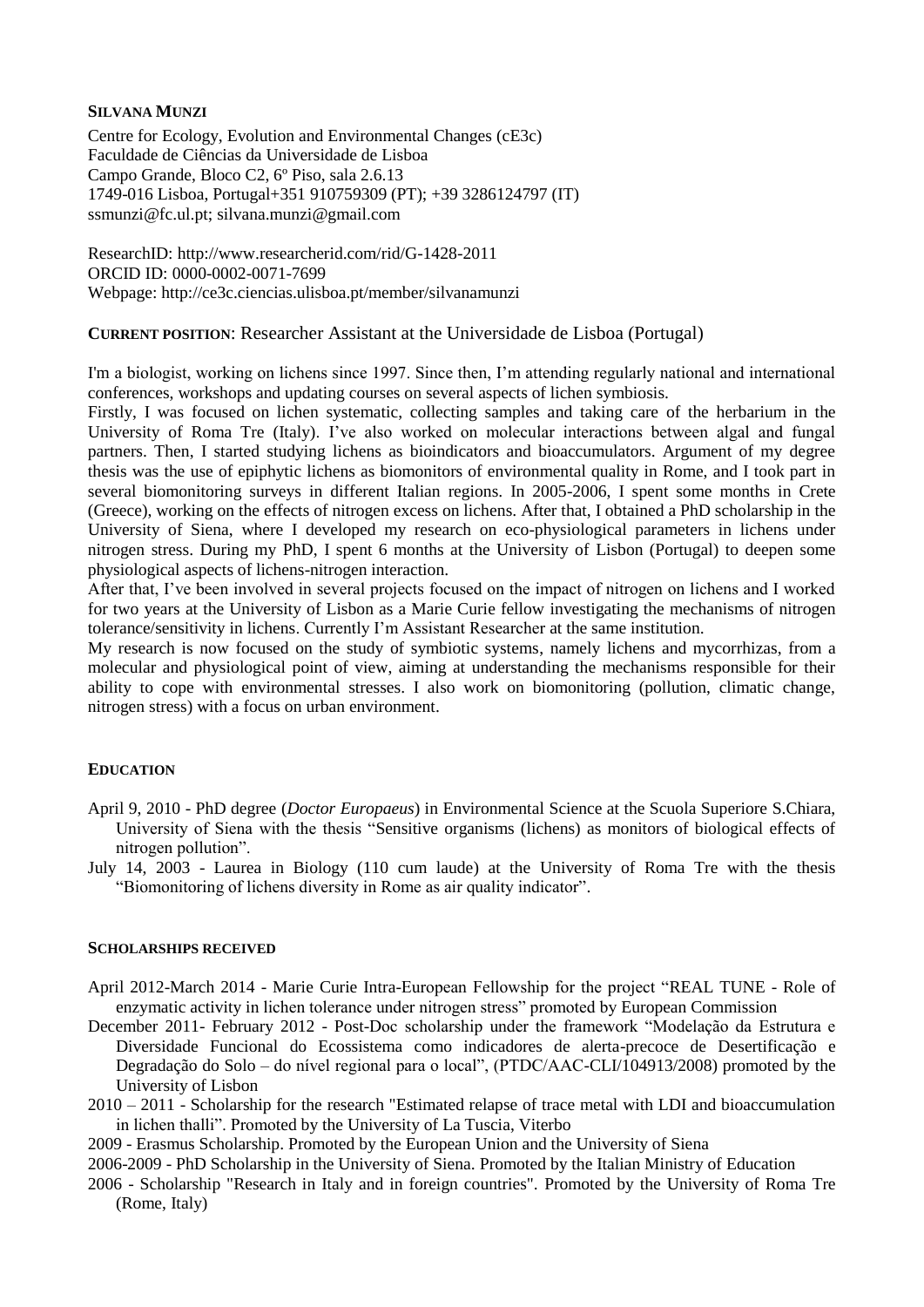2005 - Scholarship under the framework "Pythagoras II – Investigation of possible relationships between genetic diversity and abundance-distribution patterns of endemic plant species in Mediterranean Ecosystems", supported by Educational Ministry of Greece and European Community

### **WORKSHOPS AND TRAINING COURSES**

- 31 January 2019 Training session about the platform CIÊNCIAVITAE, Universidade de Lisboa
- 14 December 2018 Training session about the funding program FETOpen, Enspire Science, Universidade de Lisboa
- 12 December 2018 Training session about the funding program ERC, Enspire Science, Universidade de Lisboa
- 28-29 June 2018 Workshop with the working group for biomonitoring of the Italian Lichen Society for the definition of a standard protocol for bioaccumulation using lichens.
- 9 May 2018 Workshop of presentation and public discussion of the FCT agenda for research and innovation "Agroalimentar, florestas e biodiversidade", INIAV, Oeiras (Portugal).
- 12-13 April 2018 Workshop with the working group for biomonitoring of the Italian Lichen Society for the definition of a standard protocol for bioaccumulation using lichens.
- 28 March 2018 "Nitrogen Cycle Workshop Biochemistry, Environmental Impacts and Biotechnological Applications", Universidade Nova de Lisboa.
- 21 March 2018 "Formação Scopus" and "SciVal essentials" with Scopus and Elsevier consultants, Universidade de Lisboa.
- 18-19 January 2018 Workshop with the working group for biomonitoring of the Italian Lichen Society for the definition of a standard protocol for bioaccumulation using lichens.
- 9 October 2017 Workshop "Nitrogen in soil, water and GHG" under the project NitroPortugal, Évora (Portugal).
- 19-28 February 2017 Short term mission at the Centre for Ecology and Hydrology, Edinburgh, Scotland, to learn the AMFIA method for ammonia determination under the project NitroPortugal.
- 20 October 2016 1ª Colégio F3 Food, Farming and Forestry annual conference "Produção e consumo de leguminosas: un passado com futuro?", Universidade de Lisboa (Portugal).
- 10-14 October 2016 3<sup>rd</sup> GreenInUrbs Training School "From Brownfields to Green infrastructure and urban forests", organized by the COST Action GreenInUrbs, Duisburg (Germany).
- 22 September 2016 "Vamos à Fava! Leguminosas em Letras", organized by the "Colégio F3 Food, Farming and Forestry", Lisbon (Portugal).
- 14 October 2015 Mini-Curso de Microscopia Electrónica de Bancada, organized at the Universidade de Lisboa by Scansci – Equipamentos de Laboratório, Lda, Lisbon (Portugal).
- 7 October 2015 Seminar "Horizonte 2020 Aspectos Legais e Financeiros", Universidade de Lisboa (Portugal).
- 13 February 2015 Workshop "LTsER Montado", Universidade de Lisboa (Portugal).
- 24-28 November 2014 Advanced course "R without fear: an R course in evolutionary ecology" organized by CBA at the Universidade de Lisboa (Portugal) and directed by Dr Jordi Moya-Laraño (Estación Experimental de Zonas Áridas - CSIC).
- 17 July 2014 Workshop "Science in2 Business" organized by Tec Labs centro de inovação, Campus da FCUL, Universidade de Lisboa (Portugal).
- 3 April 2014 Porque devemos preservar a biodiversidade? Uma analise etica da conservaçao, Universidade de Lisboa (Portugal).
- 25 February 2014 COST ES1104 Workshop on Desertification & Restoration, Universidade de Lisboa, Lisbon (Portugal).
- 8 October 2013 "Strategies to increase the quality and the impact of scientific publications" organized by Elsevier and the Universidade de Lisboa, Lisbon (Portugal).
- 22-24 May 2013 Studied techniques of mycobiont isolation with Prof. Peter Crittenden, University of Nottingham (UK).
- 15-19 February 2013 International "Training course in meta-analysis and systematic reviews" organized by CBA at the Universidade de Lisboa (Portugal) and directed by Prof. Dr Jessica Gurevitch (University of New York).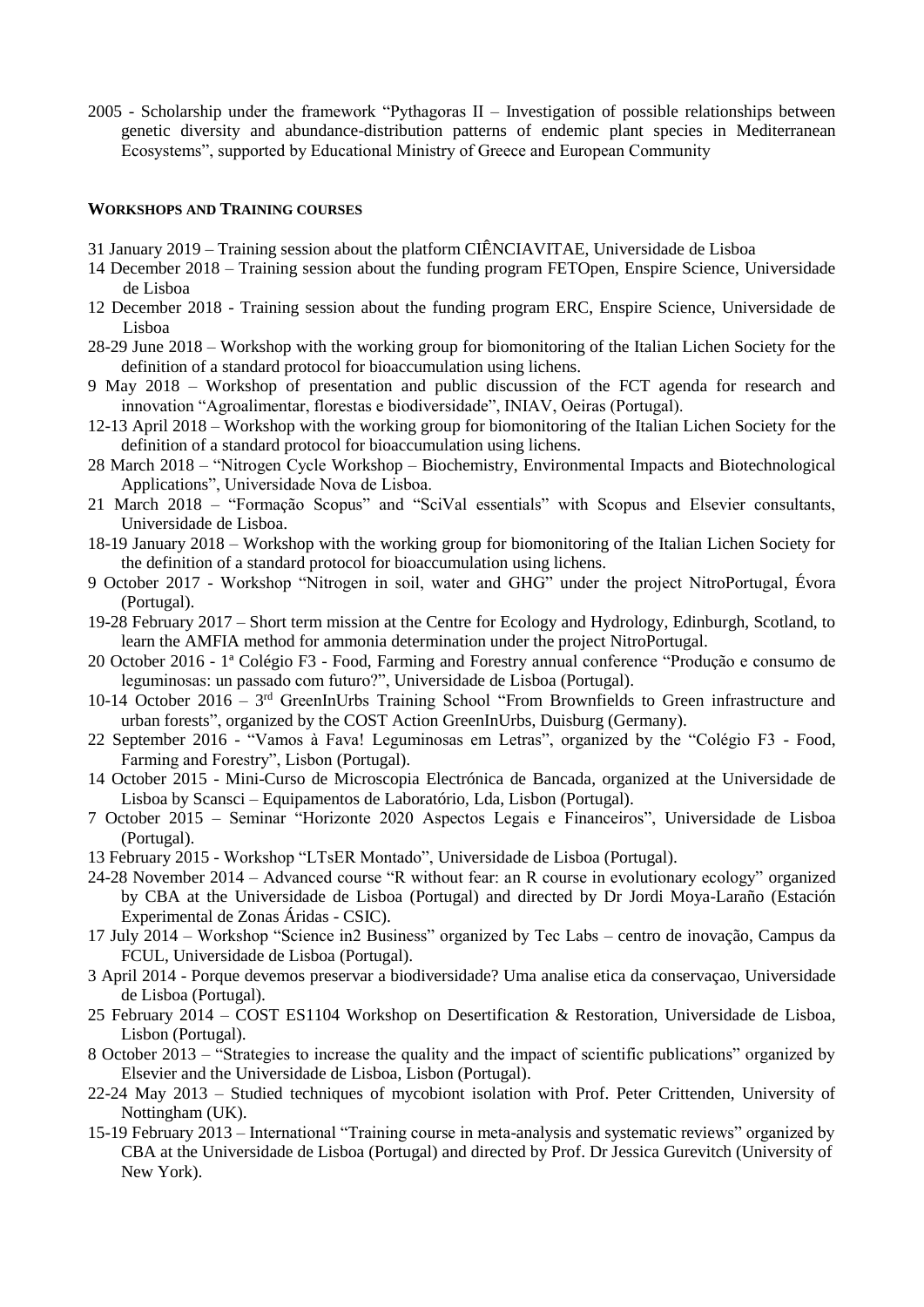- 19-21 November 2012 International course "Downscaling isoscapes to community level" held at the University of Lisbon (Portugal).
- 10-15 September 2012 International workshop "Ecophysiology Techniques Workshop" organized by the British Ecological Society and Society for Experimental Biology and held in Lisbon (Portugal).
- 17 December 2011 International Meeting on the development of "Urban and peri-urban Forestry Guidelines for Mediterranean region" organized by FAO and the Italian Academy of Forest Science and held in Florence (Italy).
- 16 December 2011 International workshop "Guidelines and common routes for the future challenges of Urban and Peri-urban forests in Mediterranean cities"and held in Florence (Italy).
- 24-27 January 2011 Training course "Introduction to geometric morphometrics applied to botany" held in Isernia (Italy) and organized by the University of Molise.
- 22-26 June 2009 Workshop "Towards an international standard for lichen monitoring what´s the application problems?" held in Monterotondo Marittimo (Grosseto, Italy) and organized by TerraData.
- 14-16 November 2008 Training course on lichen genus *Anaptychia* Körb., *Heterodermia* Trevis., *Phaeophyscia* Moberg, *Physcia* (Schreb.) Michx. and *Physconia* Poelt with Prof. R. Moberg (University of Uppsala) and organized by Bryolich, Swiss Association of briology and lichenology.
- 29-30 November 2007 Meeting of the Italian Lichenological Society working group for biomonitoring "Determination of Biological Index of Epiphytic Lichens", held in Foiano della Chiana (Arezzo, Italy).
- 28-30 June 2007 Meeting on intercalibration of instruments used to measure photosynthetic activity, held in Passo Pura (Udine, Italy) and organized by the University of Florence.
- 10-16 June 2007 "*Bacidia* and *Micarea*" workshop held by Brian Coppins and organized by the British Lichen Society in the Dunstaffnage Marine Laboratory, Oban (Scotland).
- 27-28 October 2006 Participant in the scientific meeting of the working groups for Floristics, Nature Conservancy and Micology of the Italian Botanical Society on "Implementation in Italy of categories and criterion IUCN (2001) for new red lists creation", held in Rome.
- 12-16 June 2006 Training course "The use of lichens in environmental biomonitoring surveys", held in Candriai (Trento, Italy) and organized by the Italian Lichen Society, Botanical Society and Istituto Agrario di San Michele all'Adige.
- 12 -13 November 2005 Workshop "The genus *Usnea* in Switzerland" organized by the Swiss Association of Bryology and Lichenology (Bryolich) in Lugano and directed by Philippe Clerc.
- 16-17 March 2005 Seminar "L'immagine… svelata… Fluorescence Microscopy in Life Science and not: from the acquisition to the restitution", organized by the Electronic Microscopy Center (Ce.M.E.) of CNR in Sesto Fiorentino (Firenze, Italy)
- 24-25 February 2005 Workshop on Biomonitoring "Critical aspects in the interpretation of biomonitoring data with lichens" held in Genova and organized by the Italian Lichenological Society.
- 18 November 2004 Workshop on "Vegetal bioindicators for the environmental complexity" organized by the Italian Botanical Society and held in Bologna (Italy).
- 13-18 September 2004 Specialization course on "DNA Analysis Techniques in Lichenology" with Prof. Martin Grube, Institute of Botany, Karl-Franzens-University (Graz), organized by Italian Lichen Society with University of Trieste.
- 26-27 March 2004 Workshop on Biomonitoring held in Trento and organized by the Italian Lichen Society.
- 24-27 February 2004 Specialization course on "Histological and histochemical techniques in Lichenology", organized by the Italian Lichen Society and held in Genova by Prof. Paolo Modenesi (DIP.TE.RIS., University of Genova).
- 10 December 2003 Participated in seminar "Index of Lichen Diversity Methodological instruments and applications" organized by the Centro Tematico Nazionale Atmosfera Clima Emissioni with ARPA (Regional Agency for Environment Protection) Lazio in Rome (Italy).

## **TEACHING AND SUPERVISORY EXPERIENCE**

# **Approved**

2019-2021 – Supervising the Marie Skłodowska-Curie Individual Fellowship project "Assessing the interactive effects on N addition and climate change on soil processes through the biological soil crust in Mediterranean ecosystems" at the Universidade de Lisboa (Portugal).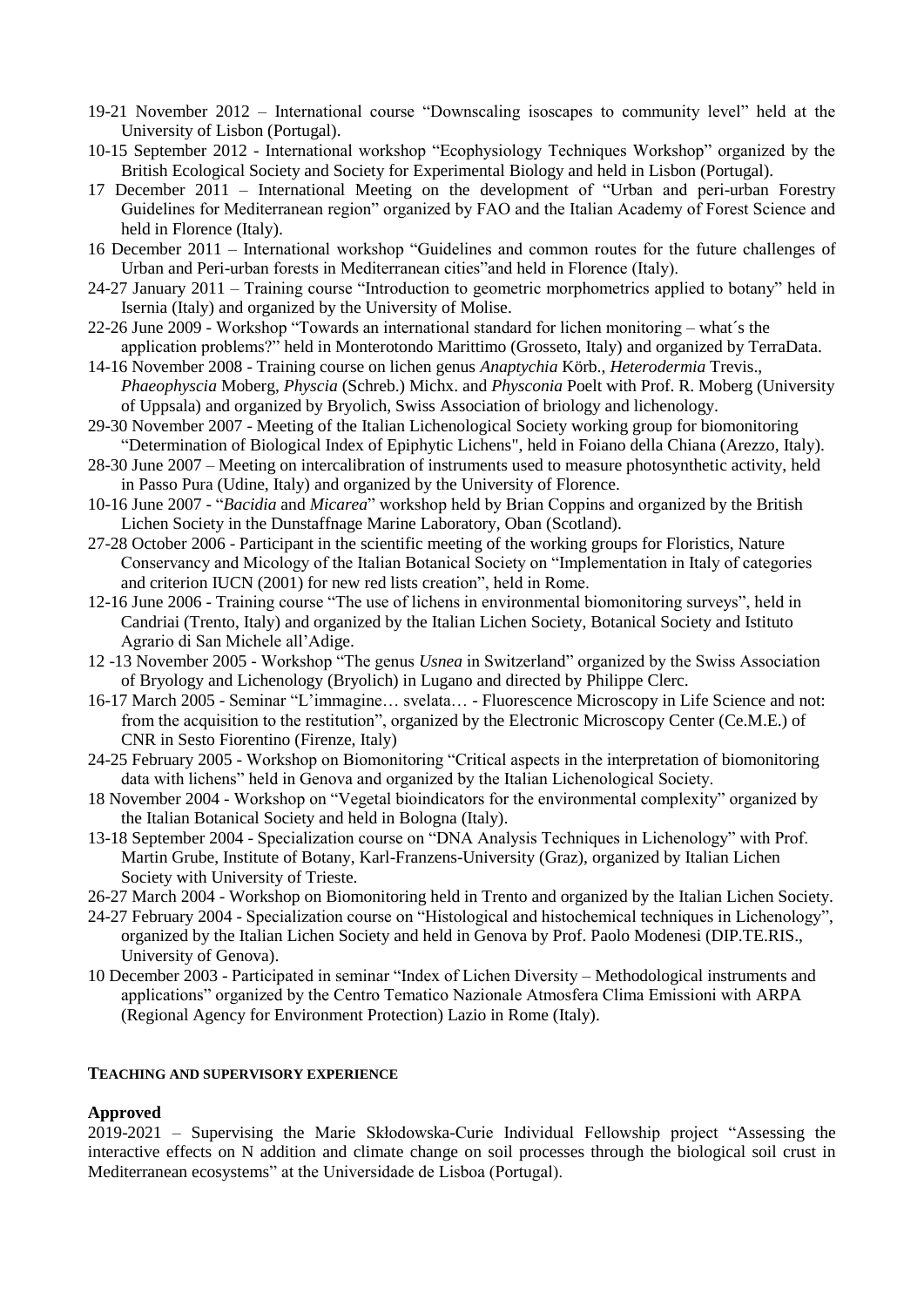### **Realized and ongoing**

2014-ongoing – Lecturer in the Ecology course at the Universidade de Lisboa (Portugal).

- 2016- ongoing Co-supervisor of a PhD student of the Università del Molise (Italy).
- July September 2018 Supervising an Erasmus student from the Università di Viterbo (Italy).
- June 2018 Teaching at the cE3c advanced course "Stable isotopes in Ecology and Environment: a tool to integrate scales and complexity", Faculdade de Ciência da Universidade de Lisboa, Portugal.
- February- June 2018 Supervising two students in the course "Estudo orientado" in Molecular Biology and Genetics at the Universidade de Lisboa (Portugal).
- April June 2018 Supervising an Erasmus student from the Università di Bologna (Italy).
- November 2017 March 2018 Supervising an Erasmus PhD student from the Università del Molise (Italy).
- 15 May 2017 March 2018 Supervised a fellowship (master degree) at the Faculdade de Ciências da Universidade de Lisboa for research under the project "The secret of a winning strategy: common mechanisms in different symbioses".
- August-September 2017 Supervising an Erasmus PhD from the Università di Sassari (Italy).
- 01 July 31 August 2017 Supervising 3 Erasmus students from the Università di Viterbo (Italy).
- 10-14 July 2017 Organized and taught in the cE3c advanced course "Lichens as a tool for interpretation of environmental changes and management"  $5<sup>th</sup>$  edition. University of Lisbon (Portugal).
- March-July 2017 Supervising an Erasmus student from the University of Zagreb (Croatia).
- February- June 2017 Supervising two students in the course "Estudo orientado" in Molecular Biology and Genetics at the Universidade de Lisboa (Portugal).
- February 2014-June 2017 Co-supervising a PhD student of the Università di Sassari (Italy).
- 15-26 May 2017 Teaching in the Training school "Global and long-term effects of nitrogen on ecosystems", Universidade de Lisboa, Portugal, under the project NitroPortugal.
- 18 December 2015-18 December 2016 Supervised a fellowship (master degree) at the Faculdade de Ciências da Universidade de Lisboa for research under the project "The secret of a winning strategy: common mechanisms in different symbioses".
- 26-28 September 2016 Teaching at the "International Lichenology course and workshop: Lichens as a tool for air pollution research", University of Zagreb, Croatia.
- 6 June-6 August 2016 Supervising a PhD student from the Università del Molise (Italy) during an Erasmus TUCEP training period.
- 11-15 July 2016 Organized and taught in the cE3c advanced course "Lichens as a tool for interpretation of environmental changes and management" 4<sup>th</sup> edition. University of Lisbon (Portugal).
- February-July 2016 Co-supervising two students in the course "Estudo orientado" in Molecular Biology and Genetics at the Universidade de Lisboa (Portugal).
- 9-13 June 2015 Organized and taught in the cE3c advanced course "Lichens as a tool for interpretation of environmental changes and management" 3<sup>rd</sup> edition. University of Lisbon (Portugal).
- March-June 2015 Co-supervising a student of "Estudo orientado" in Molecular Biology and Genetics, Universidade de Lisboa (Portugal).
- 23 June 12 July 2014 Supervising a post-doc fellow during the STSM number ES1104-15661under the COST action "Arid Lands Restoration and Combat of Desertification".
- 13 January-15 February 2014 Supervising a post-doc fellow during the STSM number ES1104-15661under the COST action "Arid Lands Restoration and Combat of Desertification".
- 27-31 January 2014 Organized and taught in the CBA advanced course "Lichens as a tool for interpretation of environmental changes and management" 2nd edition. Universidade de Lisboa (Portugal).
- May 2013-January 2014 Supervising a CBA volunteer internship.
- May 2013- Co-supervisor in the STSM "Use of lichens as ecological indicators of atmospheric nitrogen deposition and organic pollutants" under the COST Action TD1105.
- 28 January -1 February 2013 Organized and taught in the CBA advanced course "Lichens as a tool for interpretation of environmental changes and management" 1<sup>st</sup> edition. University of Lisbon (Portugal).
- 16 January 2012-1 June 2012 Supervisor of a graduate student in the University of Lisbon under the framework "Porta la Laurea in Azienda" promoted by the University of Genova (Italy).
- 4-8 May 2009 Taught in the training course "Epiphytic lichens as biomonitors of air quality" Montecatini Terme, organized by the Regional Environmental Protection Agency of Tuscany (Italy).
- 24-27 May 2009 Taught in a university training course on analytical methods in lichen physiology organized by the University of Siena (Italy).
- June 2009 Gave a cycle of lectures, labs and field training on lichen determination and the use of lichens as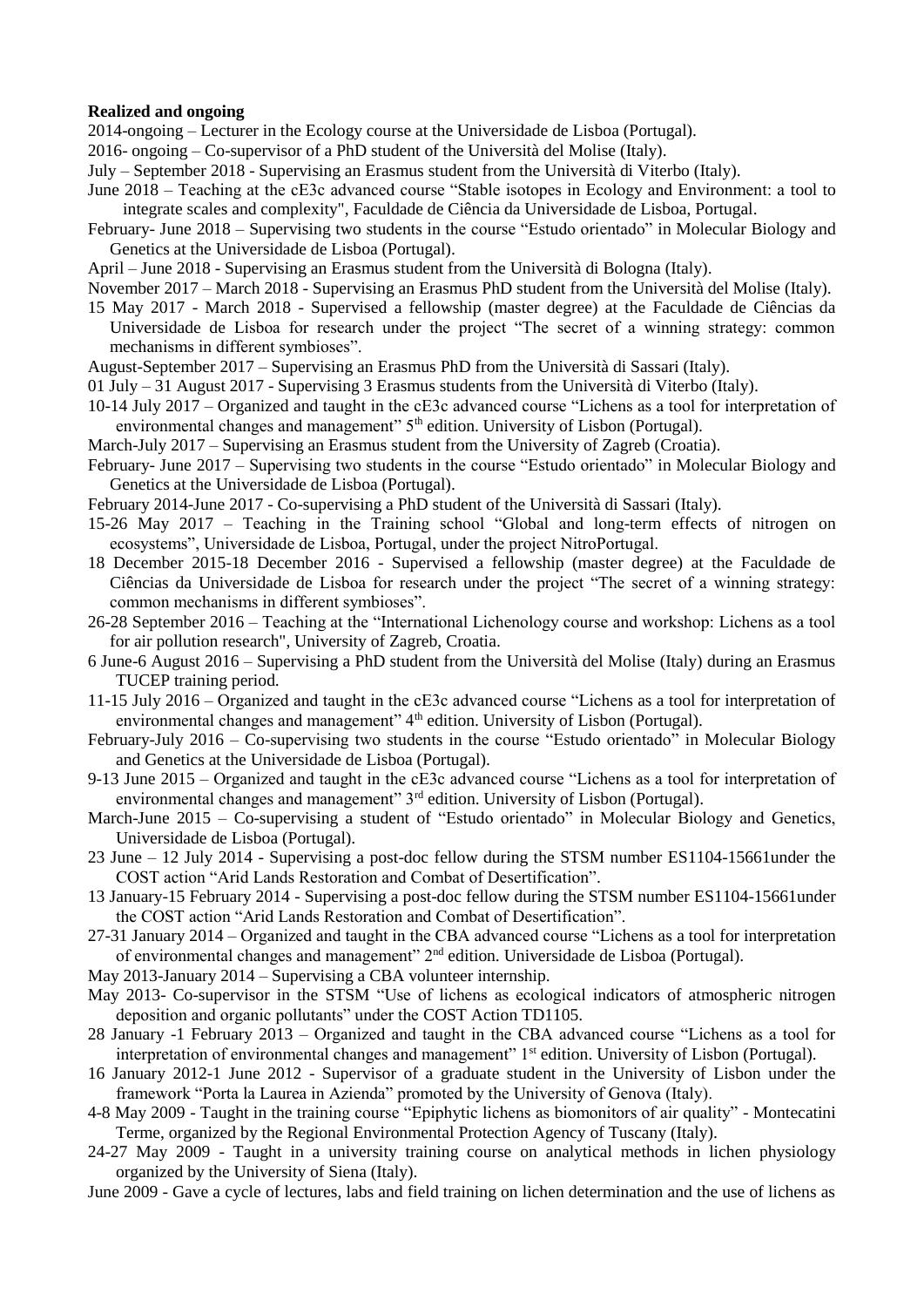biomonitors in a course organized by the University of Siena (Italy).

2007 - Supervised two students in the University of Siena (Italy) in developing their degree thesis on lichen physiology.

# **ORGANIZATION OF SCIENTIFIC MEETINGS**

- Member of the scientific and organizing committee of the third "Committee on Air Pollution Effects Research in Mediterranean Environment" meeting held in Pamplona, Spain, 20-21 June 2018.
- Member of the scientific and organizing committee of the second "Committee on Air Pollution Effects" Research in Mediterranean Environment" meeting held in Brescia, Italy, 28-30 June 2016.
- Member of the scientific and organizing committee of the  $8<sup>th</sup>$  Congress of the International Symbiosis Society held in Lisbon, Portugal, 12-18 July 2015.
- Member of the organizing committee of annual national congresses of the Italian Lichen Society held at Siena (Italy), 13-14 September 2007, Rome (Italy), 2-5 October 2012 and Montecatini Terme (Italy), 15- 17 October 2014.
- Member of the organizing committee of the first "Committee on Air Pollution Effects Research in Mediterranean Environment" meeting held in Lisbon, Portugal, 3-4 July 2014.
- Member of the organizing committee of the post-docs meeting "Time for Science", 1 June 2012, University of Lisbon (Portugal).
- Organizer of the excursion to Oasi di Burano in cooperation with the Italian Lichen Society and the Italian Botanical Society, 2010.
- Member of the organizing committee of the meeting of the Italian Lichenological Society working group for biomonitoring "Determination of Biological Index of Epiphytic Lichens", Foiano (Italy), 2007.
- Secretariat at the Biomap 4 4<sup>th</sup> International Workshop on Biomonitoring of Atmospheric Pollution, Agios Nikolaos, Greece, 2006.

# **OTHER ACTIVITIES**

- Member of the Executive Committee and Secretary of the International Symbiosis Society (July 2018ongoing).
- Co-author of the national guidelines "Air Quality Biomonitoring with lichens Accumulation of atmospheric contaminants in lichen transplants: from the collection to the preparation of samples" in cooperation with the Italian Lichen Society and ISPRA - Italian National Institute for Environmental Protection and Research (2018-2019).
- Evaluator of the PhD thesis "Use of tree bark to study the distribution and concentration of trace elements in the atmosphere", Università di Genova (2017).
- Editor of the scientific journal "Symbiosis" (2015-ongoing).
- Member of the International Symbiosis Society (2015-ongoing).
- Member of the cE3c Scientific Committee, Universidade de Lisboa, Portugal (2014-ongoing)
- Member of the Italian Lichen Society (1998 ongoing).
- Member of the Steering Committee and Treasurer of the Italian Lichen Society (2008-2017).
- Member of the Italian Lichen Society Congresses Scientific Committee (2008-2017).
- Member of the CBA Scientific Committee, Universidade de Lisboa, Portugal (2012-2014).
- Organizer of the weekly internal seminars and journal club of the "Environmental Stress & Functional Ecology" group (University of Lisbon, 2011-2014).
- Member of the Communication group of the Italian Lichen Society (2013-ongoing).
- Translator from Portuguese to Italian for the company Science4you.
- Reviewer for the scientific journals [\(https://www.reviewerrecognition.elsevier.com/#/profile/aef648c0-](https://www.reviewerrecognition.elsevier.com/#/profile/aef648c0-5d82-46e5-b96b-d904897e8c9f) [5d82-46e5-b96b-d904897e8c9f\)](https://www.reviewerrecognition.elsevier.com/#/profile/aef648c0-5d82-46e5-b96b-d904897e8c9f): "Acta Agricolturae Scandinavica", "Acta Physiologiae Plantarum", "American Journal of Agricultural and Biological Sciences", "Biologia- Bratislava", "Ecotoxicology and Environmental Safety", "Environmental and Experimental Botany", "Environmental Monitoring and Assessment", "Environmental Pollution", "Environmental Science and Pollution Research", "Forest Ecology and Management", "International Journal of Biodiversity and Conservation", "Journal of Arid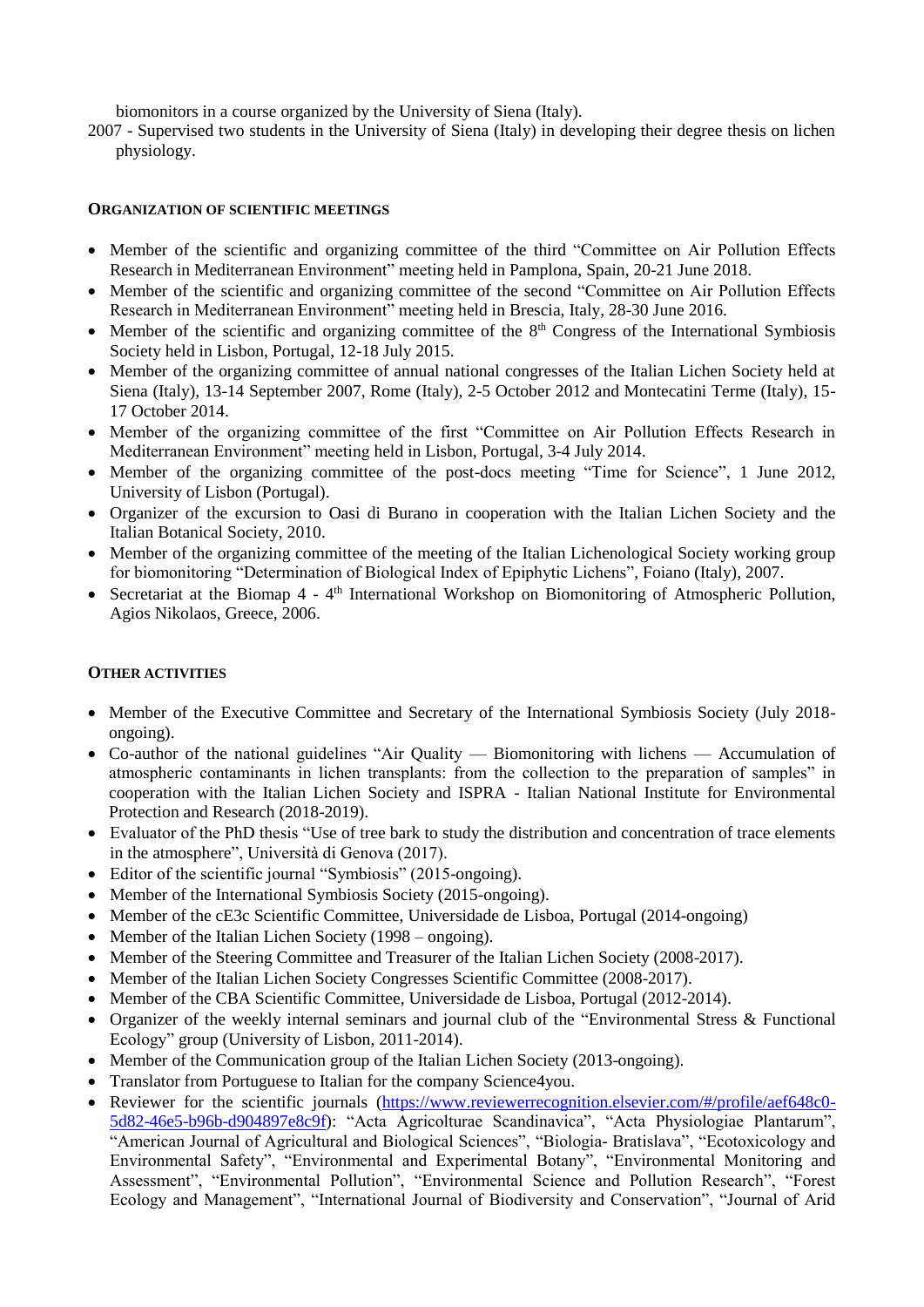Environment", "Landscape Research", "Lichenologist", "Plant Biosystems", "Saudi Journal of Biological Sciences", "Waste Management", "Water, Air, & Soil Pollution" (2011-2016); "Acta Botanica Croatica", "Biologia-Bratislava", "Environmental Monitoring and Assessment", "Ecological Indicators", "Journal of the Air & Waste Management Association", "Water, Air, & Soil Pollution" (2016); "Environmental and Experimental Botany", "Environmental Monitoring and Assessment", "Environmental Science and Pollution Research", "Science of the Total Environment", "Symbiosis" (2017); "Atmospheric Pollution Research", "Basic and Applied Ecology", "Chemosphere", "Environmental Monitoring and Assessment", "Science of the Total Environment", "Urban Forestry & Urban Greening" (2018); "Chemospere" (2019).

- Member of the Italian Lichen Society working group for Biomonitoring, National representative in the European Committee for Standardization (CEN) for: biomonitoring methods with mosses and lichens. CEN/TC 264/WG 31: Biomonitoring of air - determination of biological index of epiphytic lichens.
- Member of the Steering Committee of the working group for Lichenology of the Italian Botanical Society.
- Representative of PhD students in the Department Council of the University of Siena and in the Students' Residence Santa Chiara (2007-2009).

## **AWARDS AND GRANTS**

Awarded a travel grant for participating in the 3<sup>rd</sup> GreenInUrbs Training School funded by the COST Action "GreenInUrbs", 10-14 October 2016, Duisburg, Germany.

Awarded the "Prémio de Investigação Cidade de Almada (Research prize of Almada city)", 17 July 2015, with the project "Bioindicadores ecológicos em meio urbano: uma nova abordagem metodológica aplicada à cidade de Almada (Munzi S., Correia O., Branquinho C., Pinho P.)".

Awarded a Symposium Grant for participating in the British Lichen Society International Symposium, 10-11 January 2014, Nottingham, UK.

Second prize for the best poster "Paoli L., Munzi S., Fiorini E., Sorbo S., Basile A., Loppi S., 2012. Antimony toxicity in the lichen *Xanthoria parietina* (L.) Th.Fr." awarded during the 6<sup>th</sup> International Workshop on Biomonitoring of Atmospheric Pollution, 15-19 October 2012, Çeşme-İzmir, Turkey.

Prize for the best oral presentation (presented by C. Branquinho) "Branquinho C., Augusto S., Pinho P., Munzi S., 2012. Biomonitores – uma ferramenta de gestão da qualidade do ar". Seminário de Sustentabilidade promovida pela empresa SECIL, 5-6 Junho de 2012, Centro de Formação de Maceira, Maceira,Portugal.

#### **LANGUAGE**

Italian: mother tongue English: fluent in written and spoken Portuguese: fluent in written and spoken

# **PROJECTS AS PI**

2014 July - 2019 July – "The secret of a winning strategy: common mechanisms in different symbioses" (Secret Mechanisms IF/00964/2013) funded by the [Fundação para a Ciência e a Tecnologia](http://www.fct.pt/) (Portuguese Science and Technology Foundation).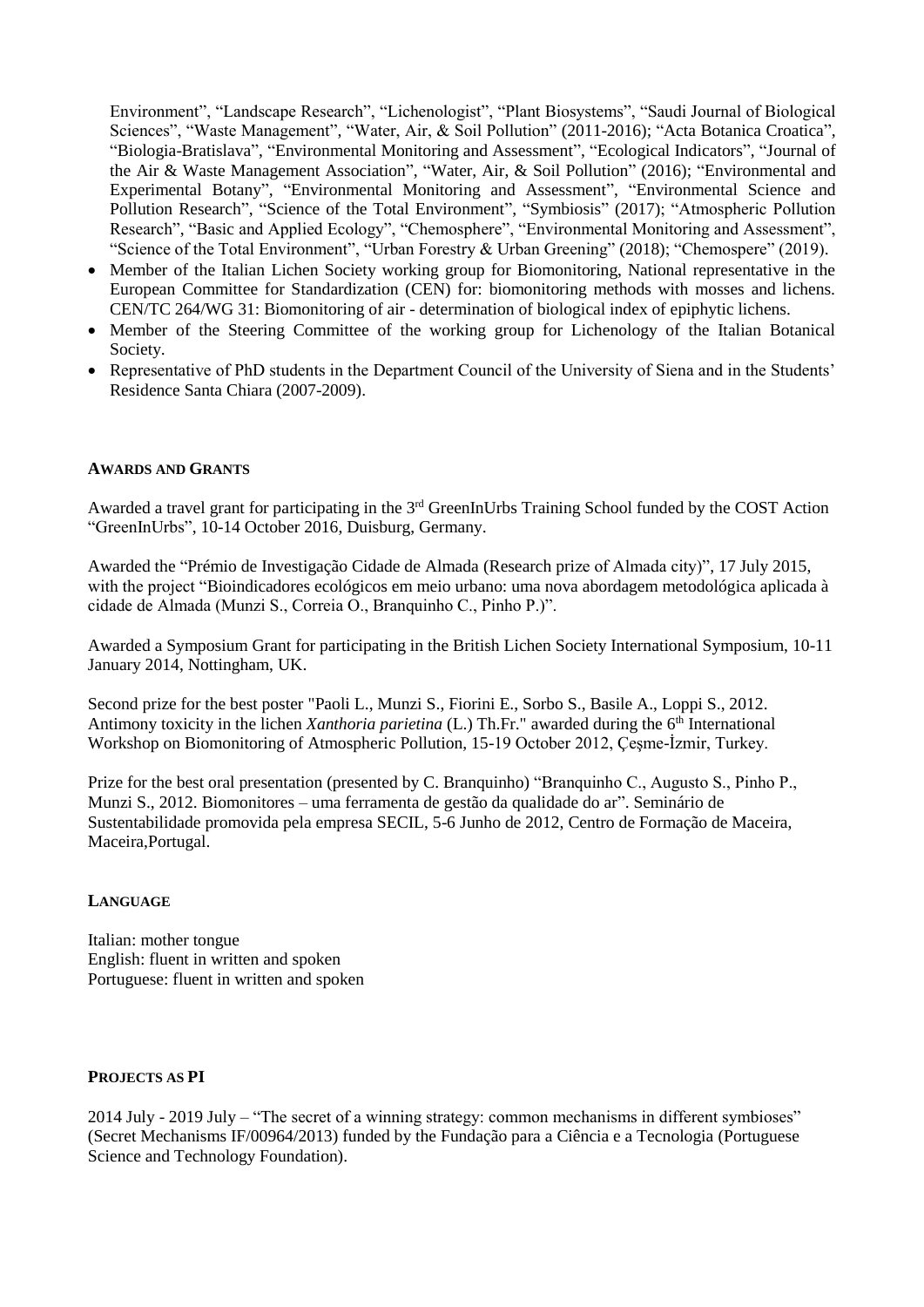2015 May – "Protecting the lichens of the Shennongjia Reserve (China) in order to protect the endangered Golden Snub-nosed Monkey" under the SYNTHESYS Project (EU FP7 Integrating Activity Programme, www.synthesys.info).

2014 September-November – Proponent of the project "Lichens as a tool for environmental management in urban forests: the case study of Parco Nord Milano" under the COST action FP1204.

2012 April-2014 March - Marie Curie Intra-European Fellowship. Role of enzymatic activity in lichen tolerance under nitrogen stress (EU FP7 PIEF-GA-2011-301785).

2013 March – 2013 December - Transnational Access in the Increase Project (An Integrated Network on Climate Research Activities on Shrubland Ecosystems) (EU FP7 http://www.increase-infrastructure.eu/).

2013 May – 2013 November - Examining cellular and enzymatic activity and proteomics in nitrogen-treated lichens (EU FP7 ExpeER 2013 - http://www.expeeronline.eu).

2012 May - Long-term effects of Nitrogen deposition in lichen ecophysiology (EU FP7 ExpeER 2012 http://www.expeeronline.eu).

## **PROJECTS AS PARTICIPANT**

2016-2018 - ChangeTracker-Tracking climate change in drylands based on ecological indicators. Science and Technology Foundation (PTDC/AAG-GLO/0045/2014).

2015-2018 - Strengthening Portuguese research and innovation capacities in the field of excess reactive nitrogen (NitroPortugal), TWINNING project (TWINN 692331).

2016-2017 - Disentangling evolutionary relationships across morphologically and ecologically diverse lichen genus *Solenopsora*. Bilateral program Portugal-Slovak Republic.

2014-2017 – Consultant in the project "Effects of climate change and nitrogen deposition on establishment, growth and nutrition composition of some epiphyte lichens in a high-altitude mountain" with the Prof. Chuanhua Wang, Three Gorges University, Yichang, China. Visiting period 20 May-13 June 2014.

July 2012 - ÉCLAIRE project: Effects of Climate Change on Air Pollution and Response Strategies for European Ecosystems (FP7-ENV-2011 nº 282910).

2011-2015 - In-Nitro: conceptualizing the effects of increased nitrogen availability in a Mediterranean ecosystem. Fundação para a Ciência e a Tecnologia (PTDC/BIA-ECS/122214/2010).

2010-2012 – Stima delle ricadute di metalli in traccia mediante la valutazione dell'IBLe del bioaccumulo nei talli lichenici. In cooperation with the University of La Tuscia (Viterbo, Italy).

2011 - 2012 - Modeling Ecosystem Structure and Functional Diversity as early-warning indicators of Desertification and Land-degradation: from regional to local level. PTDC/AAC-CLI/104913/2008. Funding entity: Portuguese Government. Coordinated by Centro de Biologia Ambiental da FCUL; Partners: Autoridade Florestal Nacional (AFN) and Centro de Recursos Naturais e Ambiente - Instituto Superior Técnico (CERENA/IST).

2010-2011- GISA – Integrated Management of Environment and Health in the Alentejo Litoral Region. Financing: by Private companies: Petróleos de Portugal-PETROGAL, S.A.; REPSOL Polímeros, Lda.; Administração do Porto de Sines, S.A.; Águas de Santo André, S.A.; Apiparques–Gestão de Parques Industriais, S.A.; Carbogal–Carbonos de Portugal, S.A.; EDP–Gestão da Produção de Energia, S.A.; EuroR sinas-Indústrias Químicas, S.A.; Kimaxtr –Produtos de Construção S.A.; Repsol Polímeros, Lda.; REN–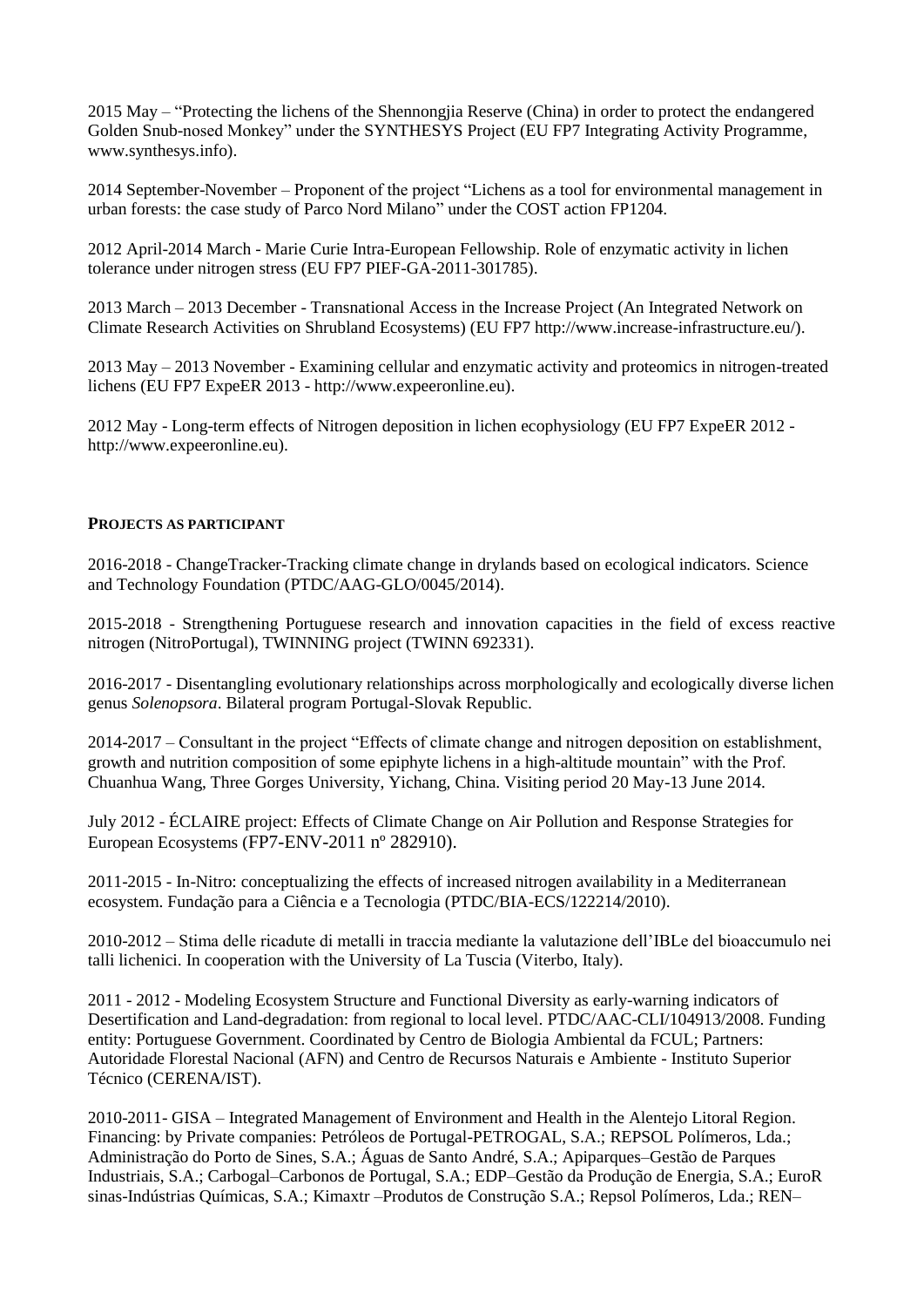Atlântico, Terminal de GNL, S.A. Local authorities: Municipality of Sines, Santiago do Cacém, Odemira, Grândola and Alcácer do Sal.Project Coordinated by: CCDR-A. CBA-FCUL Financing: 200 061 €. CBA-FCUL. Coordinator: Cristina Branquinho. Other Scientific Partners: INESRE, a CCDR-A, o IST-CERENA, o ISCTE, ARS Lisboa e Vale do Tejo e a ARS Alentejo.

Part of the Italian Lichenological Society working group on the setting of international standard for lichen monitoring (CEN-European Committee for Standardization).

2011 – Studying the impact of climate change and of its vulnerabilities in several ecological indicators in an urban environment. Project between the Almada municipality and the CBA. Coordinator: Otília Correia.

2010-2013 - "Evaluating the atmospheric deposition of heavy metals and PCDD/Fs in the surroundings of the SECIL-Outão industry using biomonitors"; Funding entity: Companhia Geral de cal e cimento SECIL. Coordinator: Cristina Branquinho, CBA-FCUL.

2010-2012 – "Lichen and Plant biodiveristy of a Cu mine site in the south of Portugal" by SOMINCOR, sociedade mineira de Neves Corvo, SA. Coordinator: Cristina Branquinho.

2010 - Transnational cooperation between Portugal and Italy (CNR). Biomonitoring of soil and atmospheric pollution at mine sites in Mediterranean areas: responses from cellular to ecosystem level. Financed by FCT-Portugal and CNR-Italy. Portuguese coordinator: Cristina Branquinho, CBA-FCUL.

2008 - National expert for lichens in the project "Le aree importanti per le piante nelle regioni d'Italia" (Important plant areas in Italian regions), by the Italian Ministry of Environment, Italian Botanical Society and the University "La Sapienza".

December 2005 - July 2006 - Cooperation with Prof. Stergios A. Pirintsos of the Department of Biology, University of Crete, Greece in the project "Pythagoras II - Investigation of possible relationships between genetic diversity and abundance-distribution patterns of endemic plant species in Mediterranean Ecosystems".

March - July 2004 - Working on the project "Rete di Biomonitoraggio permanente in Italia centrale con l'Indice di Biodiversità Lichenica (IBL). Progetto pilota per l'Umbria", by University "La Sapienza" and the Regional Agency for Environmental Protection.

September 2003 – September 2006 - Working in the University of Roma Tre on the project "Indice di Biodiversità Lichenica (IBL) nella città di Roma: determinazione e analisi dei fattori correlati" (Index of Lichen Diversity in the city of Rome: analisys of correlated factors).

#### **DISSEMINATION ACTIVITIES**

- 17 September 2018 Presenting at the International Microorganism Day the activity "Simbioses: Consegues viver, aprender, brincar sozinho? Onde estão os teus amigos?", Centro Ciência Viva de Lagos, Portugal.
- 29 September 2017 Participant at the [European Researchers' Night](http://ec.europa.eu/research/researchersnight/index_en.htm) with the activity "I can't live without you!".
- 24-28 July 2017 Scientific Summer Camp "Ciência Viva no laboratorio": one-week lab activity with young students "Quem diz que os líquenes não "falam"? Interpretar os sinais destes bioindicadores sobre o ecossistema", 5<sup>th</sup> edition.
- 10 July 2017 "Líquenes, as sentinelas da natureza" IV Encontro Internacional Casa das Ciências Educação científica e desenvolvimento económico, Universidade de Lisboa.
- November-December 2016 Consultant in the project "LICHENAIR Wear your Lichen" developed in the Master course "MA Material Futures" (http://davidepiscitelli.com/lichenair.html).
- 8 July 2016 Participation in the scientific week "Verão na Ulisboa" with the activity "Lichens, sentinels of the environment".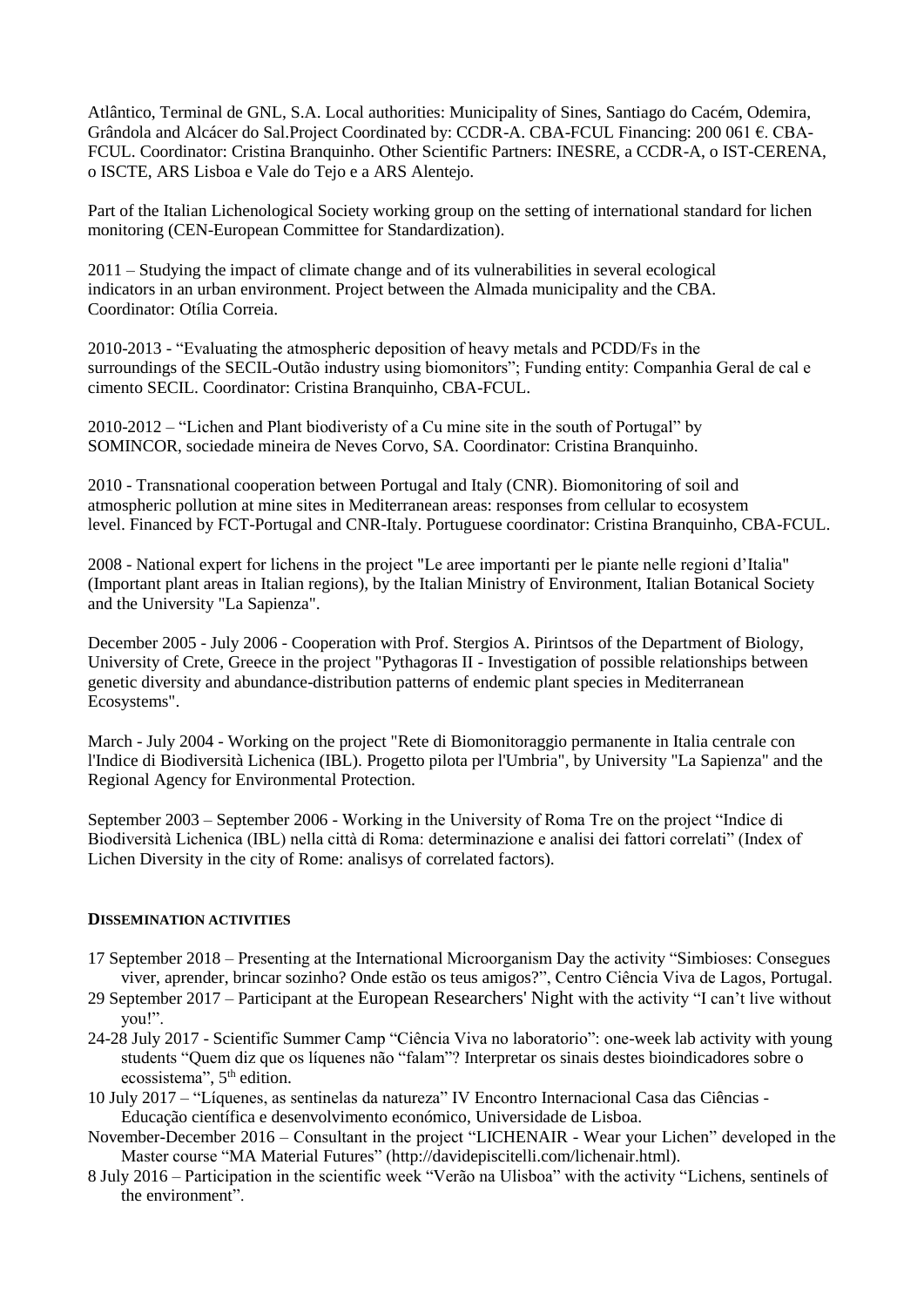- 18-22 July 2016 Scientific Summer Camp "Ciência Viva no laboratorio": one-week lab activity with young students "Quem diz que os líquenes não "falam"? Interpretar os sinais destes bioindicadores sobre o ecossistema", 4<sup>th</sup> edition.
- 20-24 July 2015 Scientific Summer Camp "Ciência Viva no laboratorio": one week lab activity with young students "Quem diz que os líquenes não "falam"? Interpretar os sinais destes bioindicadores sobre o ecossistema", 3<sup>rd</sup> edition.
- February-June 2015 "Ciência Viva nos patios" a programme developed for primary schools.
- 26 September 2014 Participant at the [European Researchers' Night](http://ec.europa.eu/research/researchersnight/index_en.htm) with the activity "Diz-me o que vês, dir-te-ei o que respiras".
- 2011-ongoing Creator and administrator of the official and unofficial Facebook pages of the Italian Lichen Society.
- 2013-2016 Creator and administrator of the Facebook page "3D my Marie Curie fellowship" (https://www.facebook.com/3dmariecurie?ref=hl) and administrator of the page of the Environmental Stress and Functional Ecology group.
- 7-11 July 2014 Scientific Summer Camp "Ciência Viva no laboratorio": one-week lab activity with young students "Quem diz que os líquenes não "falam"? Interpretar os sinais destes bioindicadores sobre o ecossistema", 2<sup>nd</sup> edition.
- 2012-2013 Participation in the project "Uma mina de biodiversidade" (A mine of biodiversity), a series of dissemination activities including the production of a printed guide, a website (http://biodiversidadesomincor.pt/web/index.php/en/), a wildlife film (https://vimeo.com/78904290; English version: [https://vimeo.com/92727893\)](https://webmail.fc.ul.pt/owa/redir.aspx?C=1bulxI8gmkqU6TpQuegx34eaboMSSdFIERsRG7o3kb7EFUr6mgrDa74___-z9ZXlaCa_n2aJ_F4.&URL=https%3a%2f%2fvimeo.com%2f92727893) and a workshop.
- 24-28 July 2013 Scientific Summer Camp "Ciência Viva no laboratorio": one-week lab activity with young students "Quem diz que os líquenes não "falam"? Interpretar os sinais destes bioindicadores sobre o ecossistema", 1<sup>st</sup> edition.
- July 2013 Summer Science "Ciência Viva no Verão": field excursion "Flora da Duna de Montalvo: viver com os pés na areia".
- 31 May-1 June 2013 Workshop "Biominar" about the biodiversity of Neves-Corvo Region, funded by Somincor-Sociedade Mineira de Neves Corvo and Lundim-Mining Corporation. The field tour "Líquenes: Os vigilantes da Natureza" was guided by S. Munzi and P. Pinho for participants.
- 4-17 March 2013 Training tutor of 10 students from Puskás Tivadar Technical High School (Romania) under the Leonardo da Vinci Mobility Programme.
- 15 March 2013 Presenting my work to a visiting class of a high school of Leiria (Portugal).
- September 2012 Summer Science "Ciência Viva no Verão": field excursion with lab activity "Investigação e Aplicação da ciência nos habitats do Sul de Portugal num percurso pelo montado".
- June 2010 Field excursion to Oasi di Burano (Tuscany, Italy) in cooperation with the Italian Lichen Society and the Società Botanica Italiana.

#### **PUBLICATIONS ON INTERNATIONAL SCIENTIFIC JOURNALS**

#### **2019**

**Munzi S.**, Branquinho C., Cruz C., Máguas C., Leith I., Sheppard L., Sutton M., 2019. δ<sup>15</sup>N in lichens reflects the isotopic signature of ammonia source. Science of the Total Environment, 653: 698-704 https://doi.org/10.1016/j.scitotenv.2018.11.010

# **2018**

- Fačkovcová Z., Ongaro S., Martellos S., Paoli L., **Munzi S**., Guttová A., 2018. Ecological variation of lichen congeners with a strong link to Mediterranean-type ecosystems: a case study of the genus *Solenopsora* on Apennine peninsula. The Lichenologist, *in press*.
- Wang C-H., **Munzi S**., Wang M., Jia Y-Z., Tao W., 2018. Increasing nitrogen depositions can reduce lichen viability and limit winter food for an endangered Chinese monkey. Basic and Applied Ecology, https://doi.org/10.1016/j.baae.2018.10.006.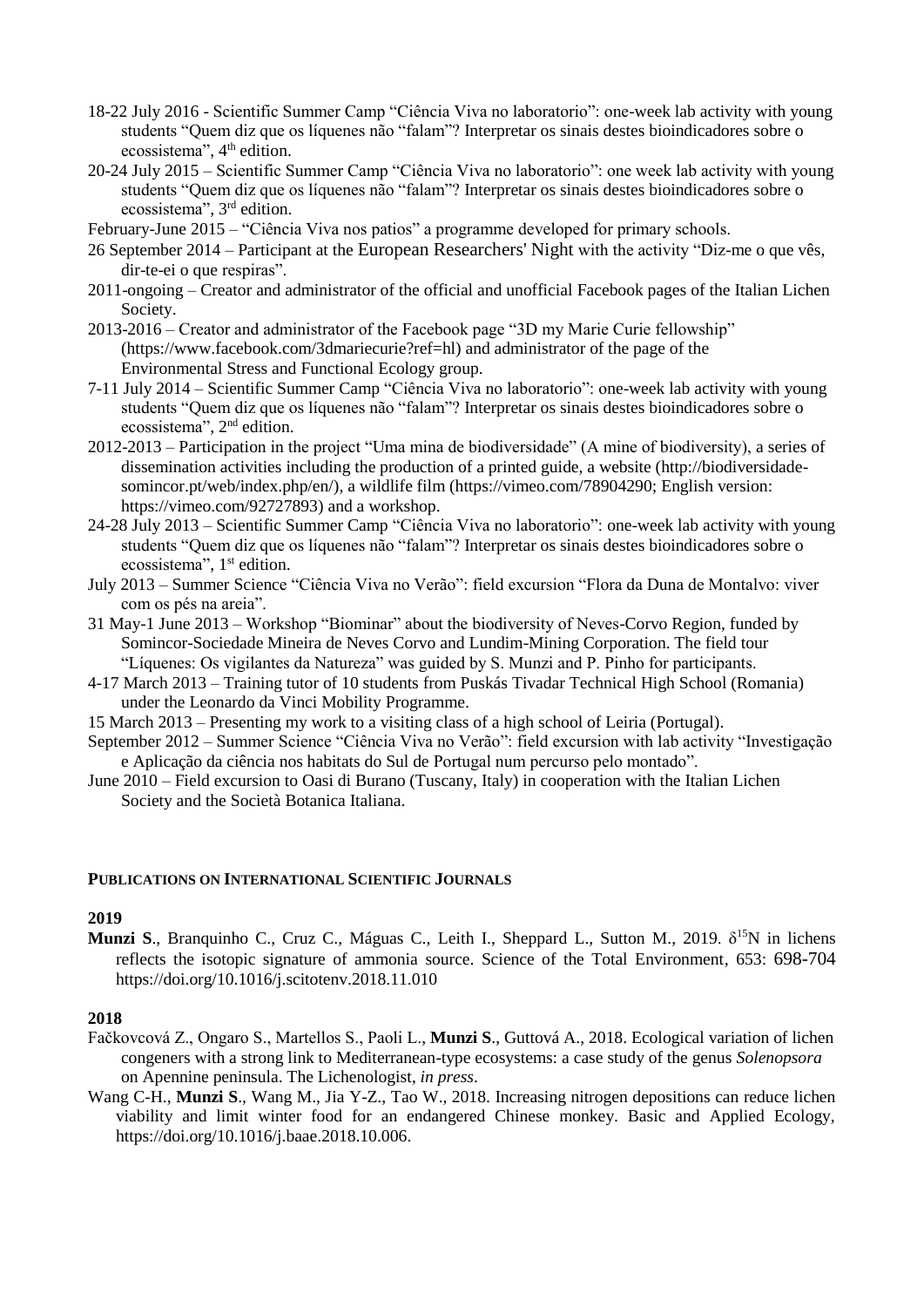# **2017**

- **Munzi S**., Ochoa-Hueso R., Gerosa G., Marzuoli R., 2017. (E)merging directions on air pollution and climate change research in Mediterranean Basin ecosystems. Editorial of the special issue of Environmental Science and Pollution Research, 24(34): 26155–26159.
- **Munzi S**., Cruz C., Maia R., Máguas C., Perestrello-Ramos M.M., Branquinho C., 2017. Intra- and interspecific variations in chitin in lichens along a N-deposition gradient. Environmental Science and Pollution Research, 24(36): 28065-28071.
- Dias T., Crous C.J., Liberati D., **Munzi** S., Gouveia C., Ulm F., Afonso A.C., Ochoa-Hueso R., Manrique E., Sheppard L., Martins-Loução M.A., Bernardes da Silva A., Cruz C., 2017. Alleviating nitrogen limitation in Mediterranean shrubland leads to ecological degradation. Land Degradation & Development, 28(8): 2482-2492. DOI: 10.1002/ldr.2784
- Paoli L., Pinho P., Branquinho C., Loppi S., **Munzi** S., 2017. The influence of growth form and substrate on lichen ecophysiological responses along an aridity gradient. Environmental Science and Pollution Research, 24(34): 26206-26212.
- Ochoa-Hueso\* R., **Munzi**\* S., et al., 2017. Ecological impacts of atmospheric pollution and interactions with climate change in terrestrial ecosystems of the Mediterranean Basin: Current research and future directions. Environmental Pollution, 227: 194-206. (*\* first authors*)
- Santos A., Pinho P., **Munzi S**., Botelho M.J., Palma J.M., Branquinho C., 2017. The role of forest in mitigating the impact of heavy metal pollution deposition in a mixed landscape. Environmental Science and Pollution Research, 24(13): 12038-12048.
- Lo Cascio M., Morillas L., Ochoa-Hueso R., **Munzi** S., Roales J., Hasselquist N.J., Manrique E., Spano D., Abou Jaoudé R., Mereu S., 2017. Contrasting effects of nitrogen deposition on soil respiration in two Mediterranean ecosystems. Environmental Science and Pollution Research, 24(34), 26160-26171.
- **Munzi** S., Sheppard L.J., Leith I.D., Cruz C., Branquinho C., Bini L., Gagliardi A., Cai G., Parrotta L., 2017. The cost of surviving nitrogen excess: energy and protein demand in the lichen *Cladonia portentosa* as revealed by proteomic analysis. Planta, 245(4): 819-833.

# **2016**

- Pinho P., Correia O., Lecoq M., **Munzi S**., Vasconcelos S., Gonçalves P., Rebelo R., Antunes C., Silva P., Freitas C., Lopes N., Santos-Reis M., Branquinho C., 2016. Evaluating green infrastructure in urban environments using a multi-taxa and functional diversity approach. Environmental Research, 147: 601- 610.
- Munzi S., Cruz C., Selosse M-A., Rodriguez R., 2016. Symbiotic lifestyle 8<sup>th</sup> International Symbiosis Society (ISS) congress, Lisbon (Portugal), 12–18 July 2015. Symbiosis, 68: 1-3.

# **2015**

- Paoli L., **Munzi S**., Guttová A., Senko D., Sardella G., Loppi S., 2015. Lichens as suitable indicators of the biological effects of atmospheric pollutants around a municipal solid waste incinerator (S Italy). Ecological Indicators, 52: 362–370.
- Wang C., Yang L., Yuan Q., **Munzi S.**, Liu M., 2015. Nitrogen sensitivity of four epiphytic lichens from habitats of *Rhinopithecus roxellana* in Shennongjia Nature Reserve. Chinese Journal of Ecology, 34(3): 626-633.

# **2014**

- **Munzi S.**, Correia O., Silva P., Lopes N., Freitas C., Branquinho C., Pinho P., 2014. Lichens as ecological indicators in urban areas: beyond the effects of pollutants. Journal of Applied Ecology, 51: 1750-1757.
- Paoli L., Fiorini E., **Munzi S**., Sorbo S., Basile A., Loppi S., 2014. Uptake and acute toxicity of cerium in the lichen *Xanthoria parietina*. Ecotoxicology and Environmental Safety, 104: 379-385.
- **Munzi S**., Cruz C., Branquinho C., Pinho P., Leith I.D., Sheppard L.J., 2014. Can ammonia tolerance amongst lichen functional groups be explained by physiological responses? Environmental Pollution, 187: 206-209.
- **Munzi S.,** Triggiani D., Ceccarelli D., Climati E., Tiezzi A., Pisani T., Paoli L., Loppi S., 2014. Antiproliferative activity of three lichen species belonging to the genus *Peltigera.* Plant Biosystems, 148(1): 83-87.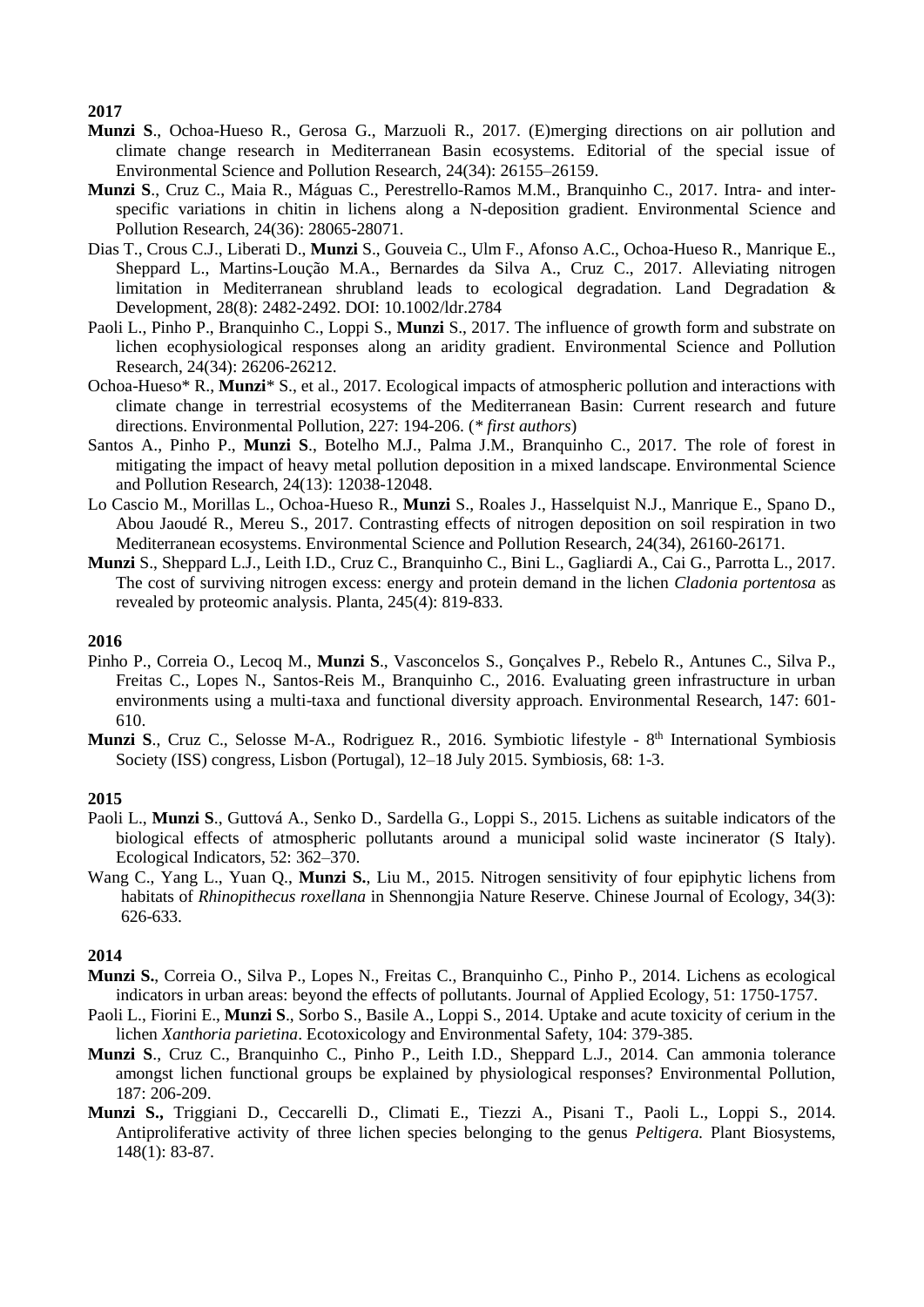## **2013**

- Paoli L., Fiorini E., **Munzi S**., Sorbo S., Basile A., Loppi S., 2013. Antimony toxicity in the lichen *Xanthoria parietina* (L.) Th. Fr. Chemosphere, 93: 2269-2275.
- **Munzi S.,** Pisani T., Paoli L., Renzi M., Loppi S., 2013. Effect of nitrogen supply on the C:N balance in the lichen *Evernia prunastri* (L.) Ach. Turkish Journal of Biology, 37: 165-170.
- Paoli L., **Munzi S.,** Pisani T., Guttová A., Loppi S., 2013. Freezing of air-dried lichens ensures that thalli remain healthy for later physiological measurements. Plant Biosystems, 147(1): 141–144.
- **Munzi S**., Branquinho C., Cruz C., Loppi S., 2013. Nitrogen tolerance in the lichen *Xanthoria parietina*: the sensitive side of a resistant species. Functional Plant Biology, 40: 237–243.
- Paoli L., **Munzi S.,** Fiorini E., Gaggi C., Loppi S., 2013. Influence of angular exposure and proximity to vehicular traffic on the diversity of epiphytic lichens and the bioaccumulation of traffic-related elements. Environmental Science and Pollution Research, 20(1): 250-259.

## **2012**

- **Munzi S.,** Paoli L., Fiorini E., Loppi S., 2012. Physiological response of the epiphytic lichen *Evernia prunastri* (L.) Ach. to ecologically relevant nitrogen concentrations. Environmental Pollution, 171: 25- 29.
- Basile A., Sorbo S., Pisani T., Paoli L., **Munzi S**., Loppi S., 2012. Bioacumulation and ultrastructural effects of Cd, Cu, Pb and Zn in the moss *Scorpiurum circinatum* (Brid.) Fleisch. & Loeske. Environmental Pollution 166: 208-211.
- Brunialti G., Frati L., Cristofolini F., Chiarucci A., Giordani P., Loppi S., Benesperi R., Cristofori A., Critelli P., Di Capua E., Genovesi V., Gottardini E., Innocenti G., **Munzi S**., Paoli L., Pisani T., Ravera S., Ferretti M., 2012. Can we compare lichen diversity data? A test on skilled teams. Ecological Indicators, 23: 509–516.

# **2011**

- Ravera S., Nimis P.L., Brunialti G., Frati L., Isocrono D., Martellos S., **Munzi** S., Nascimbene J., Potenza G., Tretiach M., 2011. The role of lichens in selecting Important Plant Areas in Italy. Fitosociologia, 48(2): 145-153.
- **Munzi S**., Loppi S., Cruz C., Branquinho C., 2011. Do lichens have "memory" of their native nitrogen environment? Planta, 233: 333-342.
- Pisani T., **Munzi S**., Paoli L., Bačkor M., Kovačik J., Piovar J., Loppi S., 2011. Physiological effects of mercury in the lichens *Cladonia arbuscula* subsp. *mitis* (Sandst.) Ruoss and *Peltigera rufescens* (Weiss) Humb. Chemosphere, 82: 1030-1037.
- Pisani T., **Munzi S**., Paoli L., Bačkor M., Loppi S., 2011. Physiological effects of arsenic in the lichen *Xanthoria parietina* (L.) Th. Fr. Chemosphere, 82: 963-969.

#### **2007-2010**

- **Munzi S**., Pisani T., Paoli L., Loppi S., 2010. Time- and dose-dependency of the effects of nitrogen pollution on lichens. Ecotoxicology and Environmental Safety, 73: 1785-1788.
- Paoli L., Pisani T., **Munzi S.**, Gaggi C., Loppi S., 2010. Influence of sun irradiance and water availability on lichen photosynthetic pigments during a Mediterranean summer. Biologia, 65(5): 776-783.
- Pisani T., **Munzi** S., Paoli L., Bačkor M., Loppi S., 2009. Physiological effects of a geothermal element: boron excess in epiphytic lichen *Xanthoria parietina* (L.) Th. Fr. Chemosphere, 76: 921-926.
- **Munzi** S., Pisani T., Loppi S., 2009. The integrity of lichen cell membrane is a suitable parameter for monitoring early biological effects of nitrogen pollution. Ecotoxicology and Environmental Safety, 72: 2009-2012.
- Pirintsos S.A., **Munzi** S., Loppi S., Kotzabasis K., 2009. Do polyamines alter the sensitivity of lichens to nitrogen stress? Ecotoxicology and Environmental Safety, 72: 1331-1336.
- **Munzi** S., Pirintsos S.A., Loppi S., 2009. [Chlorophyll degradation and inhibition of polyamine biosynthesis](http://www.sciencedirect.com/science?_ob=ArticleURL&_udi=B6WDM-4ST4CDD-1&_user=7597297&_coverDate=02%2F28%2F2009&_alid=839685477&_rdoc=1&_fmt=high&_orig=search&_cdi=6770&_sort=d&_docanchor=&view=c&_ct=2&_acct=C000036918&_version=1&_urlVersion=0&_userid=7597297&md5=d5711db8d80ca7d2ac2fc8d4ea6373be)  in the lichen *Xanthoria parietina* [under nitrogen stress.](http://www.sciencedirect.com/science?_ob=ArticleURL&_udi=B6WDM-4ST4CDD-1&_user=7597297&_coverDate=02%2F28%2F2009&_alid=839685477&_rdoc=1&_fmt=high&_orig=search&_cdi=6770&_sort=d&_docanchor=&view=c&_ct=2&_acct=C000036918&_version=1&_urlVersion=0&_userid=7597297&md5=d5711db8d80ca7d2ac2fc8d4ea6373be) Ecotoxicology and Environmental Safety, 72 (2): 281-285.
- Triggiani D., Ceccarelli D., Tiezzi A., Pisani T., **Munzi** S., Gaggi C., Loppi S., 2009. Antiproliferative activity of lichen extracts on murine myeloma cells. Biologia, 64 (1): 59-62.
- **Munzi** S., Ravera S., Caneva G., 2007. Epiphytic lichens as indicators of environmental quality in Rome. Environmental pollution, 146: 350-358.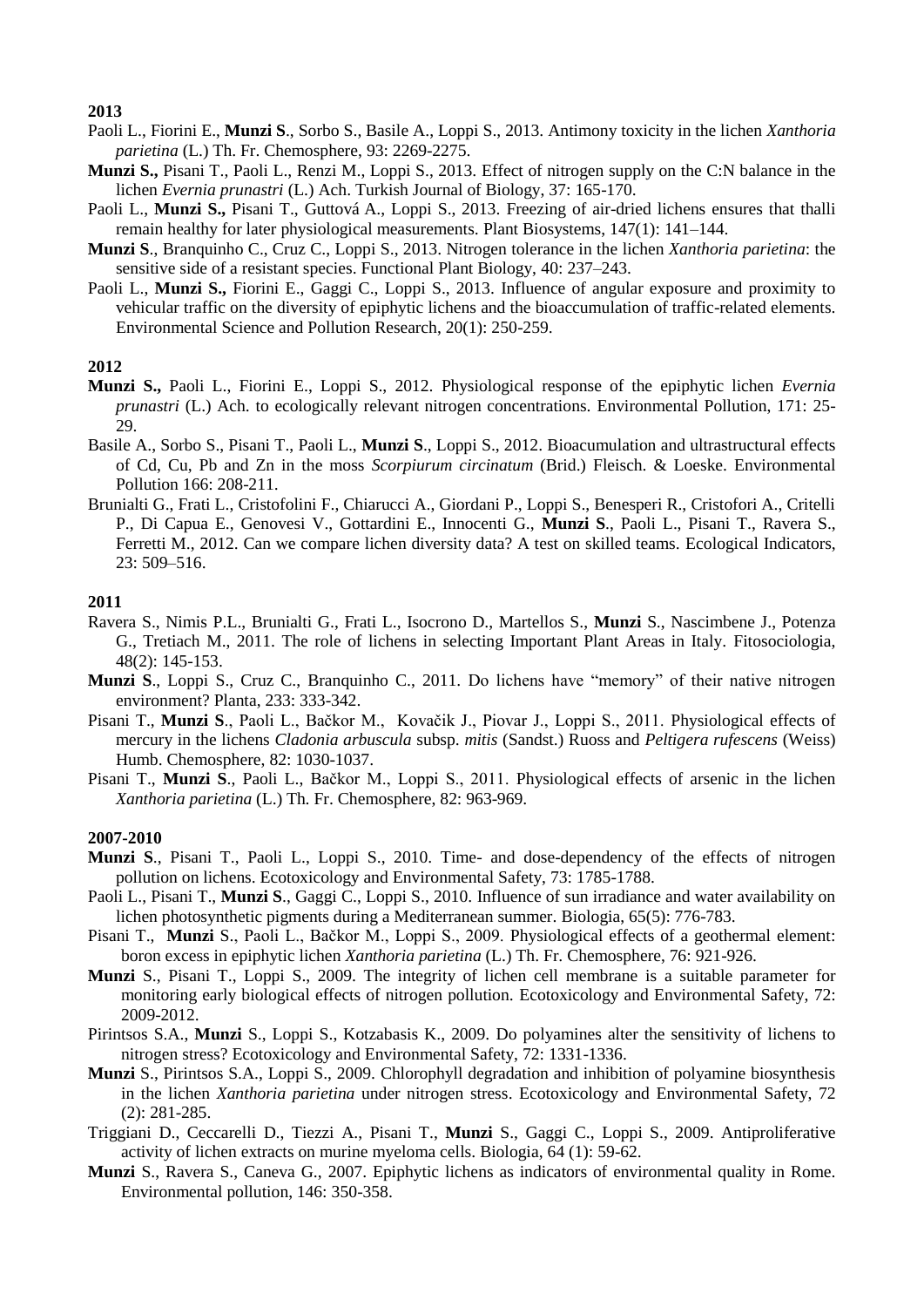#### **INVITED PRESENTATIONS**

- **Munzi S**., 2018. "Can lichen  $\delta^{15}N$  provide a suitable tool for the interpretation of the spatial distribution of NH<sup>3</sup> sources?" at the cE3c advanced course "Stable isotopes in Ecology and Environment: a tool to integrate scales and complexity", 7 June 2018, Faculdade de Ciência da Universidade de Lisboa, Portugal.
- **Munzi S**., 2018. Doctoral seminar, 2 May, 2018, Faculdade de Ciência da Universidade de Lisboa, Portugal.
- **Munzi S**., 2017. "Physiological indicators of excessive nitrogen in lichens" at the Air & Ecosystems Thematic Workshop in the framework of NitroPortugal: Strengthening Portuguese research and innovation capacities in the field of excess reactive nitrogen (H2020-TWINN-2015), 14 May 2017, Universidade de Lisboa, Portugal.
- **Munzi S**., 2016. "Using physiology and molecular technics to study lichen-nitrogen interaction" at the "International Lichenology course and workshop: Lichens as a tool for air pollution research", 26-28 September 2016, University of Zagreb, Croatia.
- **Munzi S**., 2016. "Towards a deeper understanding of lichen response to nitrogen". cE3c "Encontro Scientia", 25 February 2016, Faculdade de Ciência da Universidade de Lisboa, Portugal.
- **Munzi S**., 2015. Seminario doutoral, 7 December, 2015, Faculdade de Ciência da Universidade de Lisboa, Portugal.
- **Munzi S**., 2015. "What to do with lichens? Applied lichenology at the Centre for Ecology, Evolution and Environmental Change". Life Science seminar at the Museum of Natural History, 15 May 2015, London, UK.
- **Munzi S**., 2015. "Using lichens as biomonitoring tools an overview". Iranian Research Organization for Science and Technology, 13 January 2015, Tehran, Islamic Republic of Iran.
- **Munzi S**., 2015. Workshop "Using lichens as biomonitors of air pollution". 3<sup>rd</sup> National Conference on Air and Noise Pollution and Management, 14-15 January 2015, Tehran, Islamic Republic of Iran.
- **Munzi S**., 2014. Doctoral seminar, 23 April, 2014, Faculdade de Ciência da Universidade de Lisboa, Portugal.
- **Munzi S**., Loppi S., Cruz C., Branquinho C., 2012. "Physiological aspects of lichen-nitrogen interaction". In-Nitro Workshop, 16 May 2012, Alambre National Park, Portugal.
- **Munzi S**., 2012. "Physiological aspects of lichen-nitrogen interaction". CBA "Encontro Scientia", 9 May 2012, Faculdade de Ciência da Universidade de Lisboa, Portugal.

#### **PARTICIPATION IN NATIONAL AND INTERNATIONAL CONGRESSES WITH ORAL CONTRIBUTION**

- **Munzi S**., Gouveia C., Cruz C., Branquinho C., Varela Coelho A., 2019. Proteomic analysis contributes to unveil the mechanisms of nitrogen tolerance in the lichen *Xanthoria parietina*. Book of abstracts of the 1<sup>st</sup> Meeting of the Iberian Ecological Society & XIV AEET Meeting, 4-7 February 2019, Barcelona, Spain, p.337.
- **Munzi S**., Gouveia C., Cruz C., Branquinho C., Varela Coelho A., 2018. Proteomic analysis contributes to unveil the mechanisms of nitrogen tolerance in the lichen *Xanthoria parietina*. Book of abstracts of the XXXI Italian Lichen Society Congress, 26-28 September 2017, Pistoia (Italy). Notiziario della Società Lichenologica Italiana, 31:23.
- **Munzi S**., Branquinho C., Cruz C., Máguas C., Leith I.D., Sheppard L.J., Sutton M.A., 2018. δ<sup>15</sup>N in lichens reflects the isotopic signature of ammonia source. Book of abstracts of the 8<sup>th</sup> International Workshop on Biomonitoring of Atmospheric Pollution (BIOMAP 8), Joint Institute for Nuclear Research, Dubna (Russian Federation), 2-7 July 2018, p.39.
- **Munzi S.**, Branquinho C., Cruz C., Máguas C., Leith I.D., Sheppard L.J., Sutton M.A., 2018. δ<sup>15</sup>N in lichens reflects the isotopic signature of ammonia source. Book of abstracts of the 3<sup>rd</sup> Capermed Meeting, 20-21 June, Pamplona, Spain, p.20.
- **Munzi S**., Cruz C., Maia R., Máguas C., Perestrello-Ramos M. M., Branquinho C., 2017. Intra- and interspecific variation in chitin in lichens along a N-deposition gradient. Book of abstracts of the XXX Italian Lichen Society Congress, 13-15 September 2017, Torino (Italy). Notiziario della Società Lichenologica Italiana, 30:26.
- **Munzi S**., Gouveia C., Cruz C., Maia R., Máguas C., Perestrello-Ramos M. M., Branquinho C., 2017. Effects of nitrogen excess on lichens: from the ecological to the molecular level. Book of Abstracts of the 3 rd cE3c annual meeting "Frontiers in e3", 5 – 6 June, Ponta Delgada, Portugal, p. 8.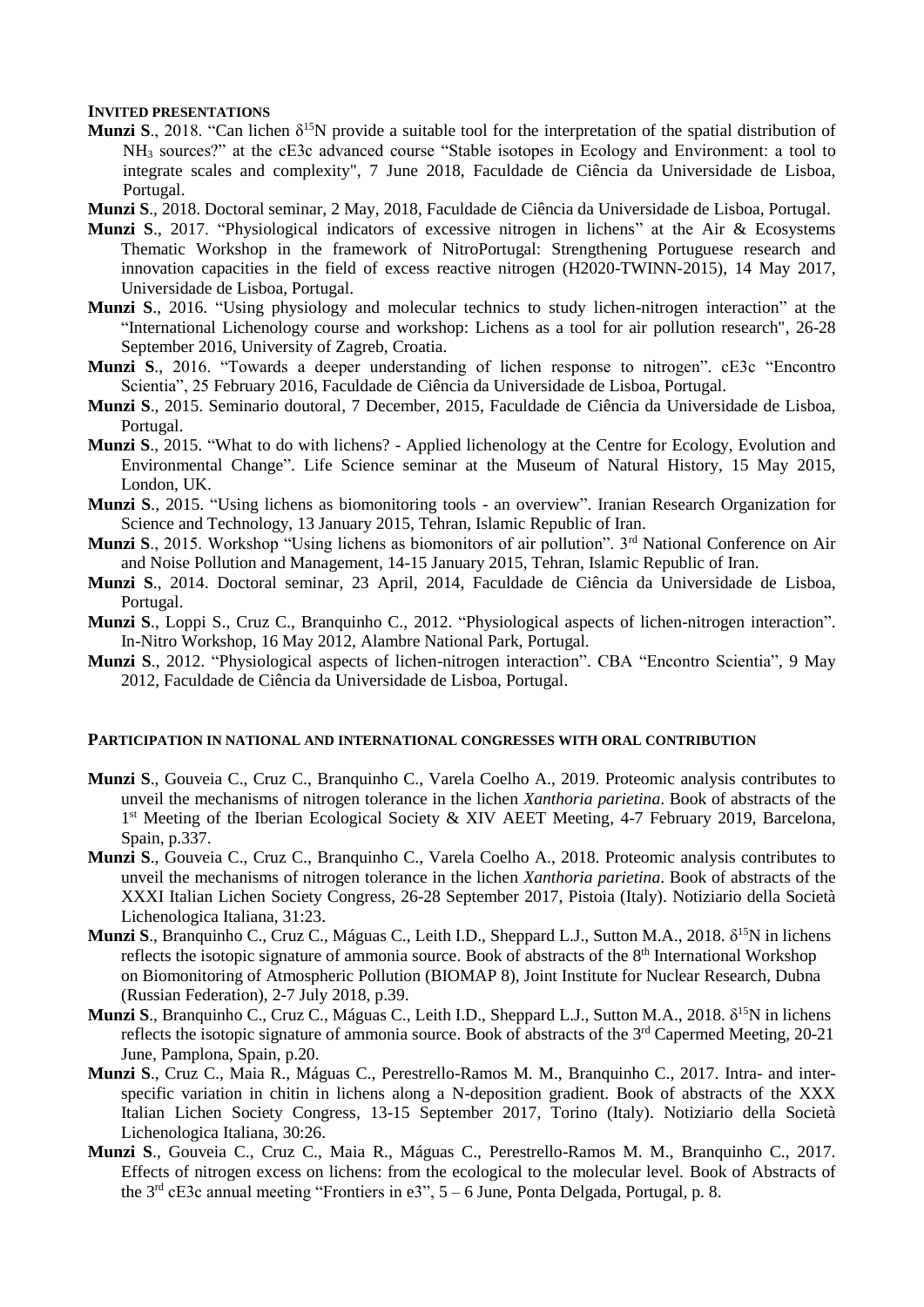- **Munzi S**., Branquinho C., Colangelo G., Sanesi G., 2017. Assessing the ecological status of urban forest in Parco Nord Milano (Italy) combining lichen and tree response. Book of abstracts of the final conference of the COST Action FP1204 GreenInUrbs: "Green infrastructure: Nature based solutions for sustainable and resilient cities", 4-7 April 2017, Orvieto, Italy, p.309.
- **Munzi S.**, Branquinho C., Cruz C., Máguas C., Leith I., Sheppard L., Sutton M., 2016. Can we use δ<sup>15</sup>N in lichens as an indicator of nitrogen pollution and a surrogate of nitrogen atmospheric isotopic composition? Book of abstracts of the XXIX Italian Lichen Society Congress, 28-30 September 2016, Trieste (Italy). Notiziario della Società Lichenologica Italiana, 29: 16.
- **Munzi S**., Branquinho C., Cruz C., Máguas C., Leith I., Sheppard L., 2015. Can we use δ<sup>15</sup>N in lichens as an indicator of nitrogen pollution and a surrogate of nitrogen atmospheric isotopic composition? Ecology at the Interface, 21-25 September 2015, Rome, Italy.
- **Munzi S**., Sheppard L., Cruz C., Branquinho C., Bini L., Parrotta L., Cai G., 2015. How does *Cladonia portentosa* respond to nitrogen? Effect of form, dose, time of exposure, and PK addition on protein expression. Proceedings of the XXVIII Italian Lichen Society Congress, 9-11 September 2015, Lanciano (Italy). Notiziario della Società Lichenologica Italiana, 28: 25.
- **Munzi S**., Branquinho C., Cruz C., Máguas C., Leith I., Sheppard L., 2015.Tracking nitrogen pollution using δ <sup>15</sup>N in lichens: potentials and limitations. Book of Abstracts of the 1 st cE3c annual meeting "Frontiers in e3", 19-20 June 2015, Lisbon, Portugal, p.9.
- **Munzi S**., Branquinho C., Cruz C., Máguas C., Leith I., Sheppard L., 2015.Tracking nitrogen pollution using δ <sup>15</sup>N in lichens: potentials and limitations. Book of Abstracts of the 4° Congresso Ibérico de Ecologia, 16-19 June 2015, Coimbra, Portugal, p. 265.
- **Munzi S**., Cruz C., Branquinho C., Pinho P., Ramos A., Pereira M.J., Loppi S., Paoli L., 2014. Physiological response of epiphytic lichens to combined climatic and nitrogen gradients in dry environments of Southern Portugal. Proceedings of the XXVII Italian Lichen Society Congress, 15-17 October, Montecatini Terme (Italy). Notiziario della Società Lichenologica Italiana, 27: 21.
- **Munzi S.,** Cruz C., Branquinho C., Cai G., Faleri C., Leith I.D., Sheppard L.J., 2014. Physiological response of lichens to long- and short-term nitrogen treatments under controlled conditions. CAPERs' 40<sup>th</sup> Anniversary Symposium - The global impact of pollutants on ecosystems, 14-16 April 2014, Lancaster University (UK). Book of abstract, p.17.
- **Munzi S**., Cruz C., Branquinho C., Cai G., Faleri C., Leith I.D., Sheppard L.J., 2014. Lichen physiological response to long- and short-term nitrogen treatment and role of potassium and phosphorus external supply. Symposium abstracts of the British Lichen Society meeting. Nottingham, 10-11 January 2014, p. 9.
- **Munzi S**., Costa R., Cruz C., Maguas C., Branquinho C., 2013. Lichen tales from the Po Valley. ÈCLAIRE 3<sup>rd</sup> General Assembly, 22-24 October 2013, Zagreb (Croatia).
- **Munzi S**., Cruz S., Branquinho C., Cai G., Faleri C., Leith I.D., Sheppard L.J., 2013. Physiological performance of *Cladonia portentosa* after 11 years of wet ammonium and nitrate deposition and role of potassium and phosphorus external supply. Proceedings of the XXVI Italian Lichenological Society Congress. Piacenza, 2-4 October 2013. Notiziario della Società Lichenologica Italiana, 26: 21.
- **Munzi S**., Correia O., Branquinho C., Pinho P., 2012. Evaluating the impact of urbanization in urban and peri-urban forests using lichen functional groups. Book of abstracts of the 6<sup>th</sup> International Workshop on Biomonitoring of Atmospheric Pollution, 15-19 October 2012, Çeşme-İzmir, Turkey, p. 40.
- **Munzi S**., Loppi S., Cruz C., Branquinho C., 2012. The physiological response of lichen symbionts to stress conditions. Book of Abstracts of the<sup>7th</sup> International Symbiosis Society Congress, July 22-28, 2012 Krakow, Poland, p. 203.
- **Munzi S**., Branquinho C., Pinho P., Antunes C., Novais B., Lecoq M., Vasconcelos S., Rebelo R., Correia O., Santos-Reis M. 2011. Biodiversity in urban and peri-urban environments: a case-study of fragmentation and connectivity from Portugal. International Meeting on the development of "Urban and peri-urban Forestry Guidelines for Mediterranean region" organized by FAO and the Italian Academy of Forest Science. Florence, Italy, 17 December 2011.
- **Munzi** S., Cruz C., Branquinho C., Loppi S., 2011. Il lato sensibile di una specie tollerante: influenza dell'ambiente sui meccanismi di resistenza all'azoto in *Xanthoria parietina*. Proceedings of the XXIV Italian Lichenological Society Congress. Terni, 28-30 September 2011. Notiziario della Società Lichenologica Italiana, 24: 36.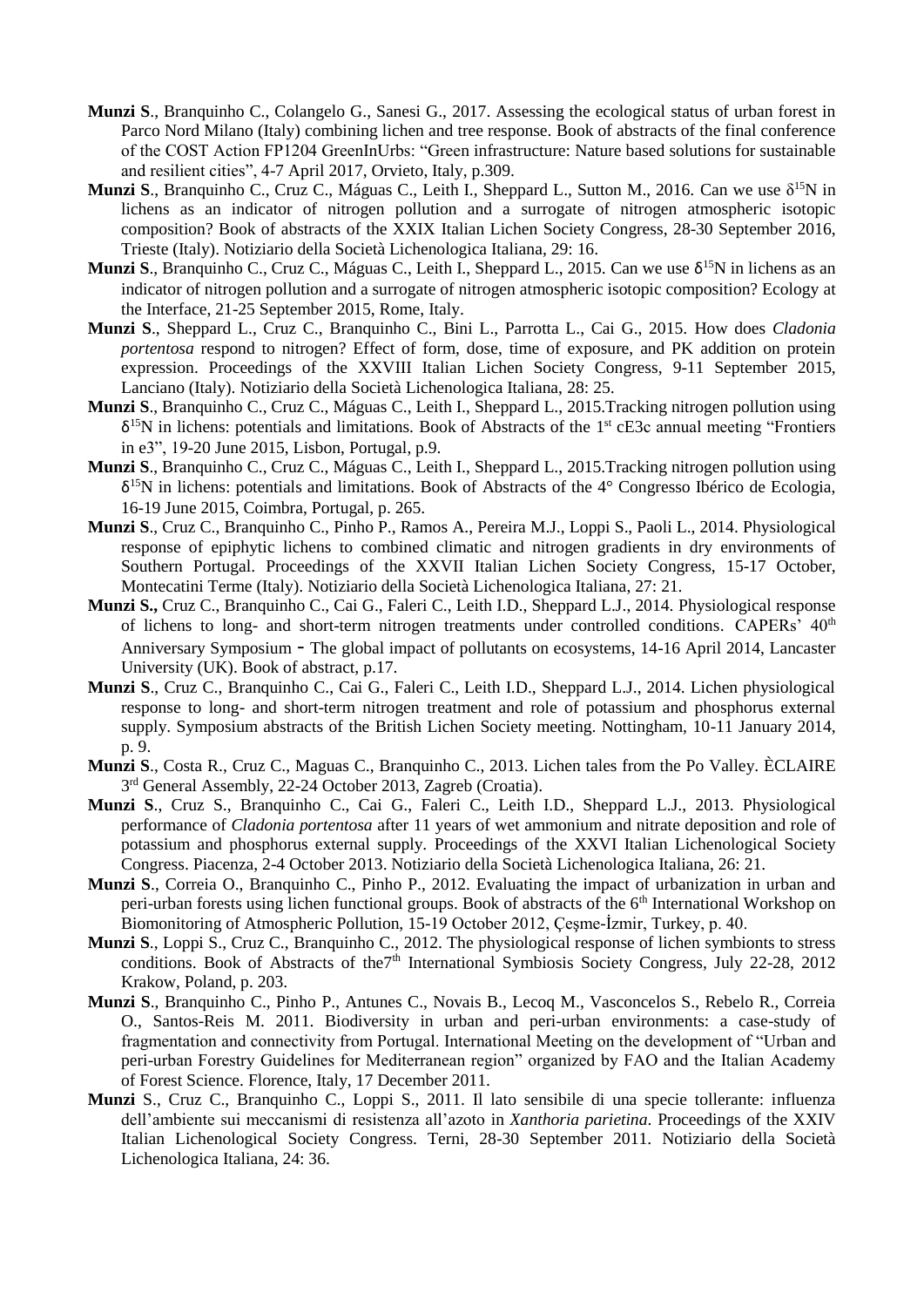- **Munzi** S., Cruz C., Branquinho C., Loppi S., 2010. Meccanismi intraspecifici di tolleranza all'azoto in *Xanthoria parietina*. Proceedings of the XXIII Italian Lichenological Society Congress. Pesche (IS), 29 September -1October 2010. Notiziario della Società Lichenologica Italiana, 23: 30.
- **Munzi S**., Loppi S., Cruz C., Branquinho C., 2010. Important variables in bioindication of nitrogen pollution by means of epiphytic lichens. Abstracts of the "12° Encontro Nacional de Ecologia", Porto, Portogallo, 18-20 ottobre 2010.
- **Munzi** S., Loppi S., Cruz C., Branquinho C., 2009. An overview of the effects of nitrogen deposition on ecophysiological parameters in lichens. Abstracts of the "5<sup>th</sup> International Workshop on Biomonitoring of Air Pollution", Buenos Aires, Argentina, 20-24 September 2009.
- **Munzi** S., Cruz C., Branquinho C., Pisani T., Loppi S., 2009. Meccanismi di risposta dei licheni ad alcuni composti azotati. Proceedings of the XXII Italian Lichen Society Congress. Brescia, 9-12 September 2009. Notiziario della Società Lichenologica Italiana, 22: 28.
- **Munzi** S., Pisani T., Loppi S., 2008 Composti azotati ed efficienza fotosintetica: influenza del fattore tempo in esperimenti a medio termine su *Evernia prunastri* e *Xanthoria parietina*. Proceedings of the XXI Italian Lichen Society Congress. Cogne (AO), 11-13 September 2008. Notiziario della Società Lichenologica Italiana, 21: 54.
- Triggiani D., Ceccarelli D., Tiezzi A., Pisani T., **Munzi** S., Gaggi C., Loppi S., 2008 Antiproliferative activity of lichen extracts on murine myeloma cells. Proceedings of the Phytochemical Society of Europe Young Scientists' Meeting "Future trends in phytochemistry: compounds – enzymes – genes", Bad Herrenalb, 26-29 March 2008.
- **Munzi** S., Loppi S., Kotzabasis K., Pirintsos S.A., 2006 Efficienza fotosintetica e attività biologica delle poliammine in licheni esposti ad eccesso di azoto lungo un gradiente di intensità luminosa. Proceedings of the XIX Italian Lichen Society Congress, Trento, 5-7 October 2006. Notiziario della Società Lichenologica Italiana, 19: 91.
- **Munzi** S., Kotzabasis K., Loppi S., Pirintsos A.S., 2006 Effects of  $KNO_3$ ,  $NH_4NO_3$  and  $(NH_4)_2SO_4$  on the N-sensitive *Evernia prunastri* and the N-tolerant *Xanthoria parietina* lichens, and the role of polyamines. Abstracts of the "Reduced Nitrogen in Ecology and the Environment" Congress. Obergurgl, Austria, October 14-18, 2006.

#### **PARTICIPATION IN NATIONAL AND INTERNATIONAL CONGRESSES WITH POSTER CONTRIBUTION**

- Caporale S., Marchetti M., **Munzi S**., Ravera S., 2018. Variation of physiological parameters in the lichen E. prunastri (L.) Ach. exposed to different environmental stressors in Molise (central Italy). Proceedings of the 113º congress of the Società Botanica Italiana, 12-15 September 2018, Fisciano (Italy), p.81.
- **Munzi S**., Varela Z., Paoli L., 2018. Photosynthesis reactivation in lichens and mosses after dry periods of different length. Book of abstracts of 4<sup>th</sup> cE3c Annual Meeting, 9-10 July, Universidade de Lisboa (Portugal), p.71.
- **Munzi S**., Varela Z., Paoli L., 2018. Does duration matter? Photosynthesis reactivation in lichens and mosses after drought of different length. Book of abstracts of the 3<sup>rd</sup> Capermed Meeting, 20-21 June, Pamplona (Spain), p.36.
- Mereu S., Morillas L., Lo Cascio M., **Munzi S**., 2018. Hardly detectable effects of N depositions on the productivity of a Mediterranean ecosystem: what are we missing and where should we look? Book of abstracts of the 3<sup>rd</sup> Capermed Meeting, 20-21 June, Pamplona, Spain, p.35.
- Gouveia C., Cruz C., **Munzi S**., 2017. O efeito da temperatura e azoto no fotobionte dos líquenes *Flavoparmelia caperata* e *Parmotrema hypoleucinum*. Book of abstracts of the 16º Encontro Nacional de Ecologia, 9-10 November 2017, Lisbon (Portugal), p.12.
- Lo Cascio M., Morillas L., Mereu S., Ochoa-Hueso R., Manrique E., **Munzi S**., Roales, J., Spano D., Cruz C., Dias T., Gallardo A., Delgado-Baquerizo M., 2017. Nitrogen deposition impacts on microbial abundance and decomposition in three Mediterranean sites: a coordinated study using the NitroMed network. Book of abstracts of the XIV MEDECOS & XIII AEET meeting "*Human driven scenarios for evolutionary and ecological changes*", 31 January - 4 February 2017, Seville (Spain), p.117.
- **Munzi S**., Cruz C., Máguas C., Leith I., Sheppard L., Sutton M., 2016. Is lichen δ<sup>15</sup>N an indicator of nitrogen pollution and a surrogate of nitrogen atmospheric composition? Evidence from manipulative experiments. Proceedings of the 2016 International Nitrogen Initiative Conference, "*Solutions to improve nitrogen use efficiency for the world*", 4 – 8 December 2016, Melbourne (Australia).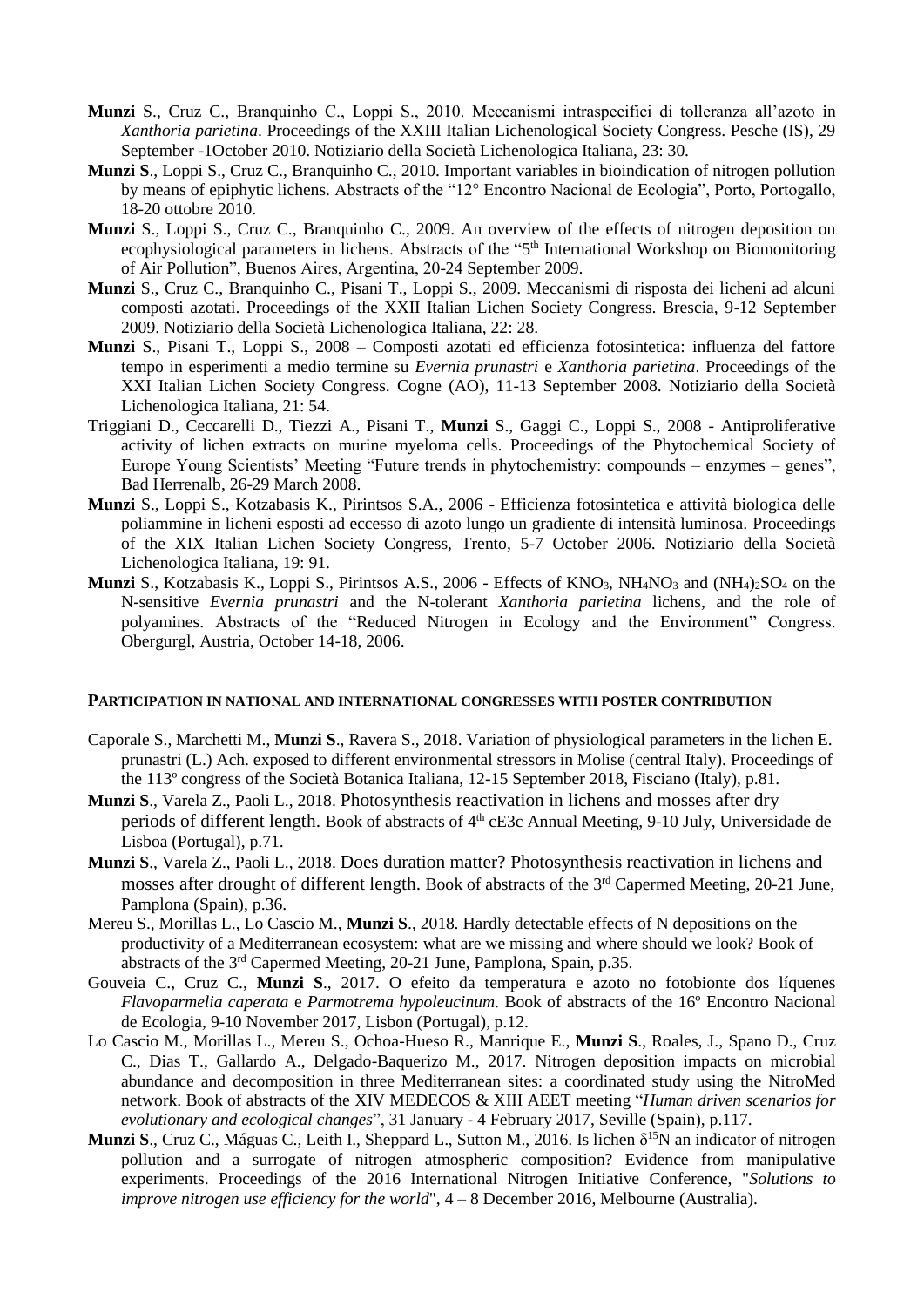- **Munzi S**., Branquinho C., Colangelo G., Sanesi G., 2016. Combining lichen and tree response to evaluate the status of urban forests in Parco Nord Milano (Italy). Book of abstracts of the XXIX Italian Lichen Society Congress, 28-20 September 2016, Trieste (Italy). Notiziario della Società Lichenologica Italiana, 29: 44.
- Ravera S., Isocrono D., Brunialti G., Cataldo D., Ciotti R., Giordani P., Guttová A., Matteucci E., **Munzi S**., Paoli L., 2016. Nuovi dati sulla presenza di *Arthopyrenia* sensu latu in Italia. Book of abstracts of the XXIX Italian Lichen Society Congress, 28-20 September 2016, Trieste (Italy). Notiziario della Società Lichenologica Italiana, 29: 52.
- **Munzi S**., Cruz C., Sheppard L.J., Leith I.D., Bini L., Gagliardi A., Cai G., Parrotta L., Gouveia C., Varela Coelho A., Branquinho C., 2016. Molecular clues on eco-physiological response of lichens to nitrogen. Book of abstracts of the 8<sup>th</sup> Congress of the International Association of Lichenology, 1-5 August 2016, Helsinki, Finland, p. 141.
- Cai-Água Martins D., Veloso Gago Da Graça C., Máguas C., **Munzi S**., 2016. Differential physiological effects of nitrogen supply on two sensitive lichens. Book of abstracts of the  $2<sup>nd</sup>$  annual meeting of the Center for Ecology, Evolution and Environmental Changes (cE3c) "Frontiers in E3", pp. 27-28.
- Gouveia C., Cruz C., **Munzi S**., 2016. Breaking the bond in lichen symbiosis: What happens when one of the partners dies? Book of abstracts of the 2<sup>nd</sup> annual meeting of the Center for Ecology, Evolution and Environmental Changes (cE3c) "Frontiers in E3", pp. 36-37.
- **Munzi S**., Branquinho C., Colangelo G., Sanesi G., 2016. Combining lichen and tree response to evaluate the status of urban forests in Parco Nord Milano (Italy). Book of abstracts of the 2<sup>nd</sup> Capermed Meeting, 28-30 June, Brescia, Italy, p.38.
- **Munzi S**., Branquinho C., Pinho P., Loppi S., Paoli L., 2016. Do lichens respond to synergistic effects of nitrogen and water stress? A case study from South Portugal. Book of abstracts of the 2<sup>nd</sup> Capermed Meeting, 28-30 June, Brescia, Italy, p.37.
- Lo Cascio M., Morillas L., Ochoa-Hueso R., Manrique E., **Munzi S**., Roales J., Spano D., Mereu S., 2016. Contrasting effects of nitrogen deposition on soil respiration in two Mediterranean ecosystems. Book of abstracts of the 2<sup>nd</sup> Capermed Meeting, 28-30 June, Brescia, Italy, p.32.
- **Munzi S**., Thüs H., Wolseley P., Wang C., 2015. Monitoring environmental changes in the habitat of *Rhinopithecus roxellana* in Shennongjia Forestry District (China). Proceedings of the XXVIII Italian Lichen Society Congress, 9-11 September 2015, Lanciano (Italy). Notiziario della Società Lichenologica Italiana, 28: 47.
- **Munzi S**., Sheppard L., Cruz C., Branquinho C., Bini L., Parrotta L., Cai G., 2015. How does *Cladonia portentosa* respond to nitrogen? Effect of form, dose, time of exposure, and PK addition on protein expression. Book of abstracts of the 8<sup>th</sup> Congress of the International Symbiosis Society, 12-18 July, Lisbon (Portugal), p. 199.
- **Munzi S**., Yang L., Qiaoling Y., Yi P., Xiang D., Wang C., 2014. Effect of nitrogen pollution on growth and nutrition traits of winter lichen-food of *Rhinopithecus roxellana* in Shennongjia Reserve (China). Proceedings of the XXVII Italian Lichen Society Congress, 15-17 October, Montecatini Terme (Italy). Notiziario della Società Lichenologica Italiana, 27: 54.
- **Munzi S**., Cruz C., Branquinho C., Cai G., Parrotta L., Bini L., Sheppard L., 2014. How nitrogen changes protein expression in *Cladonia portentosa*: the effect of form, dose, time of exposure, and PK addition. Proceedings of the XXVII Italian Lichen Society Congress, 15-17 October, Montecatini Terme (Italy). Notiziario della Società Lichenologica Italiana, 27: 53.
- Liberati D., Fusaro L., Locascio M., **Munzi** S., Mereu S., Morillas L., Cruz C., 2014. Nitrogen deposition effects on leaf physiology of Mediterranean species. "Committee on Air Pollution Effects Research in Mediterranean Environment" 3-4 July 2014, Lisbon, Portugal.
- Pinho P., **Munzi S.**, Augusto S., Matos P., Máguas C., Branquinho C., 2014. Establishing long-term and integrative ecological indicators to monitor the critical levels and loads of atmospheric reactive nitrogen. Adaptation Frontiers: Conference on European Climate Adaptation Research and Practice, 10th -12th of March 2014, Lisboa, Portugal.
- **Munzi S**., Correia O., Silva P., Lopes N., Freitas C., Branquinho C., Pinho P., 2014. Lichen functional groups as indicators of microclimate changes associated to urbanization**.** Symposium abstracts of the British Lichen Society meeting. Nottingham, 10-11 January 2014, p. 26.
- **Munzi S**., Correia O., Silva P., Lopes N., Freitas C., Branquinho C., Pinho P., 2013. Lichen functional groups as indicators of microclimate changes associated to urbanization**.** Proceedings of the XXVI Italian Lichen Society Congress. Piacenza, 2-4 October 2013. Notiziario della Società Lichenologica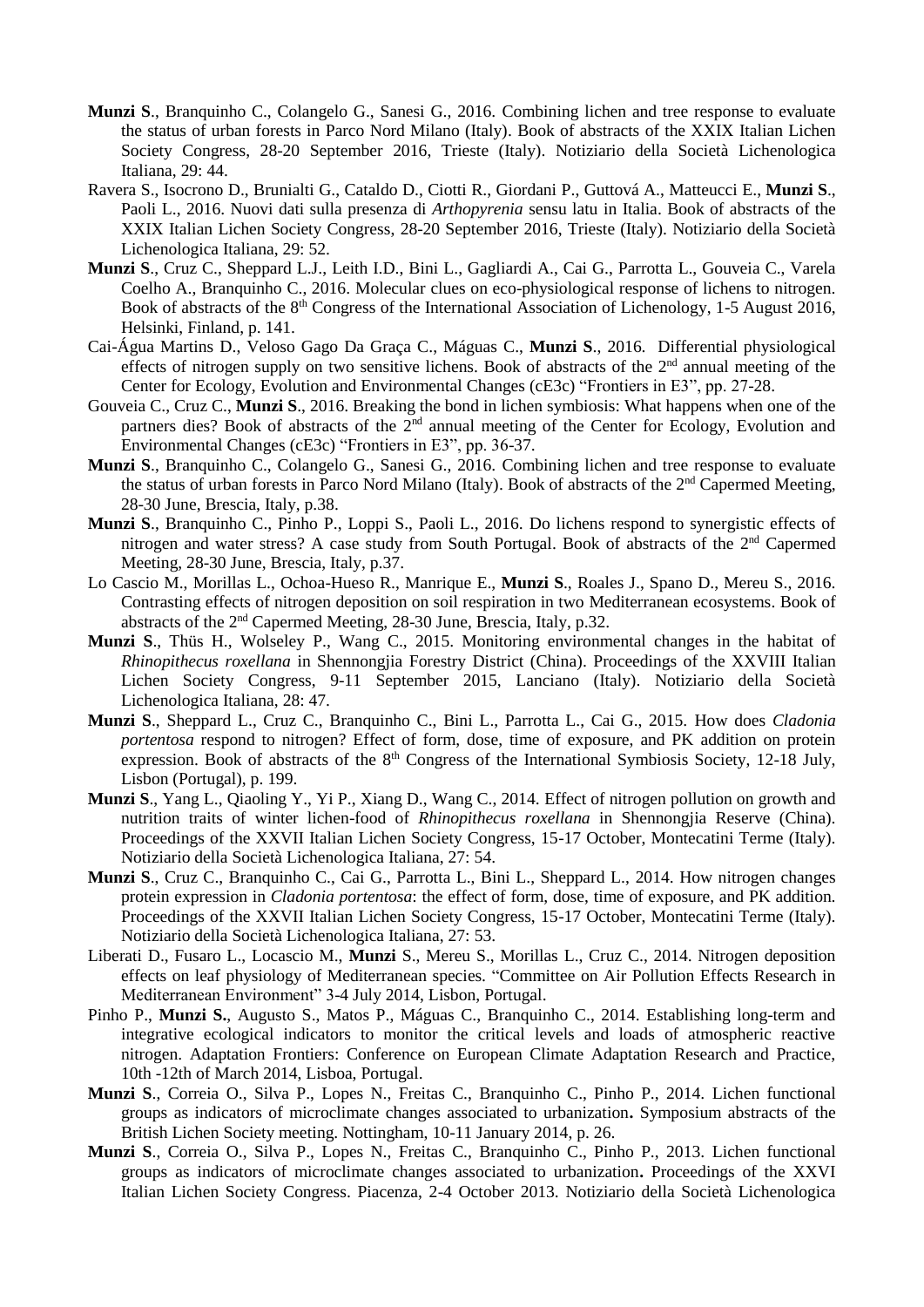Italiana, 26: 45.

- **Munzi S**., Sheppard L., Leith I., Cruz C., Pinho P., Branquinho C., 2013. Effects of nitrogen deposition on lichen ecophysiology: long-term and short-term experiment in the Whim site. Proceedings of the XIII Congresso Luso-Espanhol de Fisiologia Vegetal, 24-28 July 2013, Lisbon, Portugal, p.385.
- Matos P., Pinho P., Llop E., **Munzi S**., Branquinho C., 2012. Lichen functional diversity as a tool for assessing the first effects of climate change: developing an early-warning ecological indicator. EcoSummit 2012 - Ecological Sustainability: Restoring the Planet's Ecosystem Services" Columbus-Ohio, EUA, 30 September - 5 October 2012.
- Paoli L., **Munzi S**., Proietti Pannunzi D., Guttova A., Sardella G., Loppi S., 2012. Adattamenti fisiologici di *Evernia prunastri* esposta in un'area industriale. Proceedings of the XXV Italian Lichen Society congress, 2-5 October 2012, Rome, Italy. Notiziario della Società Lichenologica Italiana, 25:60.
- **Munzi S**., Paoli L., Fiorini E., Loppi S., 2012. Risposta fisiologica del lichene *Evernia prunastri* (L.) Ach. a concentrazioni ecologicamente rilevanti di ammonio. Proceedings of the XXV Italian Lichen Society congress, 2-5 October 2012, Rome, Italy. Notiziario della Società Lichenologica Italiana, 25:58.
- **Munzi S**., Paoli L., Fiorini E., Loppi S., 2012. Physiological response of the lichen *Evernia prunastri* (L.) Ach. to ecologically relevant nitrogen concentrations. Book of abstracts of the  $6<sup>th</sup>$  International Workshop on Biomonitoring of Atmospheric Pollution, 15-19 October 2012, Çeşme-İzmir, Turkey, p. 70.
- Paoli L., **Munzi S**., Guttová A., Sardella G., Proietti Pannunzi D., Senko D., Pozo K., Loppi S., 2012. Lichen biomonitoring around a solid waste incinerator. Book of abstracts of the 6<sup>th</sup> International Workshop on Biomonitoring of Atmospheric Pollution, 15-19 October 2012, Çeşme-İzmir, Turkey, p. 56-57.
- Paoli L., **Munzi S**., Fiorini E., Sorbo S., Basile A., Loppi S., 2012. Antimony toxicity in the lichen *Xanthoria parietina* (L.) Th.Fr. Book of abstracts of the 6<sup>th</sup> International Workshop on Biomonitoring of Atmospheric Pollution, 15-19 October 2012, Çeşme-İzmir, Turkey, p. 55.
- **Munzi S.**, Loppi S., Cruz C., Branquinho C., 2012. The role of lichens in understanding and evaluating the impact of reactive nitrogen forms on the ecosystem. Planet under pressure, 26-29 March 2012, London, UK.
- Paoli L., **Munzi** S., Fiorini E., Loppi S., 2011. Influenza dell'esposizione e della distanza dell'albero da una strada a elevato traffico veicolare sulla biodiversità dei licheni epifiti e sulla deposizione di elementi in traccia. Proceedings of the XXIV Italian Lichen Society Congress. Terni, 28-30 September 2011. Notiziario della Società Lichenologica Italiana, 24:57.
- **Munzi** S., Paoli L., Fiorini E., Loppi S., 2011. Effetti dell'antimonio sul lichene *Xanthoria parietina.* Proceedings of the XXIV Italian Lichen Society Congress. Terni, 28-30 September 2011. Notiziario della Società Lichenologica Italiana, 24:55.
- Fiorini E., Paoli L., **Munzi** S., Loppi S., 2011. Effetti del cerio sul lichene *Xanthoria parietina.* Proceedings of the XXIV Italian Lichen Society Congress. Terni, 28-30 September 2011. Notiziario della Società Lichenologica Italiana, 24:54.
- Gagliardi M., Zucconi L., Onofri S., Nascetti G., **Munzi** S., 2010. Contributo alla conoscenza di alcune specie licheniche dal punto di vista fitogeografico. Proceedings of the XXIII Italian Lichen Society Congress. Pesche (IS), 29 September -1October 2010. Notiziario della Società Lichenologica Italiana, 23: 39.
- Pisani T., Paoli L., **Munzi** S., Loppi S., 2009. Effetti dell'arsenico nel lichene epifita *Xanthoria parietina* (L.) Th.Fr. Proceedings of the XXII Italian Lichen Society Congress. Brescia, 9-12 September 2009. Notiziario della Società Lichenologica Italiana, 22: 30.
- Brunialti G., Cristofolini F., Chiarucci A., Frati L., Giordani P., Loppi S., Benesperi R., Cristofori A., Critelli P., Di Capua E., Genovesi V., Gottardini E., Innocenti G., **Munzi** S., Paoli L., Pisani T., Ravera S., Ferretti M., 2009. Verso una norma europea sul monitoraggio della diversità lichenica: primo test comparativo nazionale. Struttura del progetto e risultati preliminari. Proceedings of XXII the Italian Lichen Society Congress. Brescia, 9-12 September 2009. Notiziario della Società Lichenologica Italiana, 22: 22.
- Pisani T., Zahradnikova M., **Munzi** S., Loppi S., 2008. Effetti del boro sul lichene epifita *Xanthoria parietina*. Proceedings of the XXI Italian Lichen Society Congress. Cogne (AO), 11-13 September 2008. Notiziario della Società Lichenologica Italiana, 21: 60.
- **Munzi** S., Triggiani D., Ceccarelli D., Climati E., Tiezzi A., Pisani T., Loppi S., 2008. Effetti di estratti lichenici del genere *Peltigera* su cellule di mieloma murino. Proceedings of the XXI Italian Lichen Society Congress. Cogne (AO), 11-13 September 2008. Notiziario della Società Lichenologica Italiana,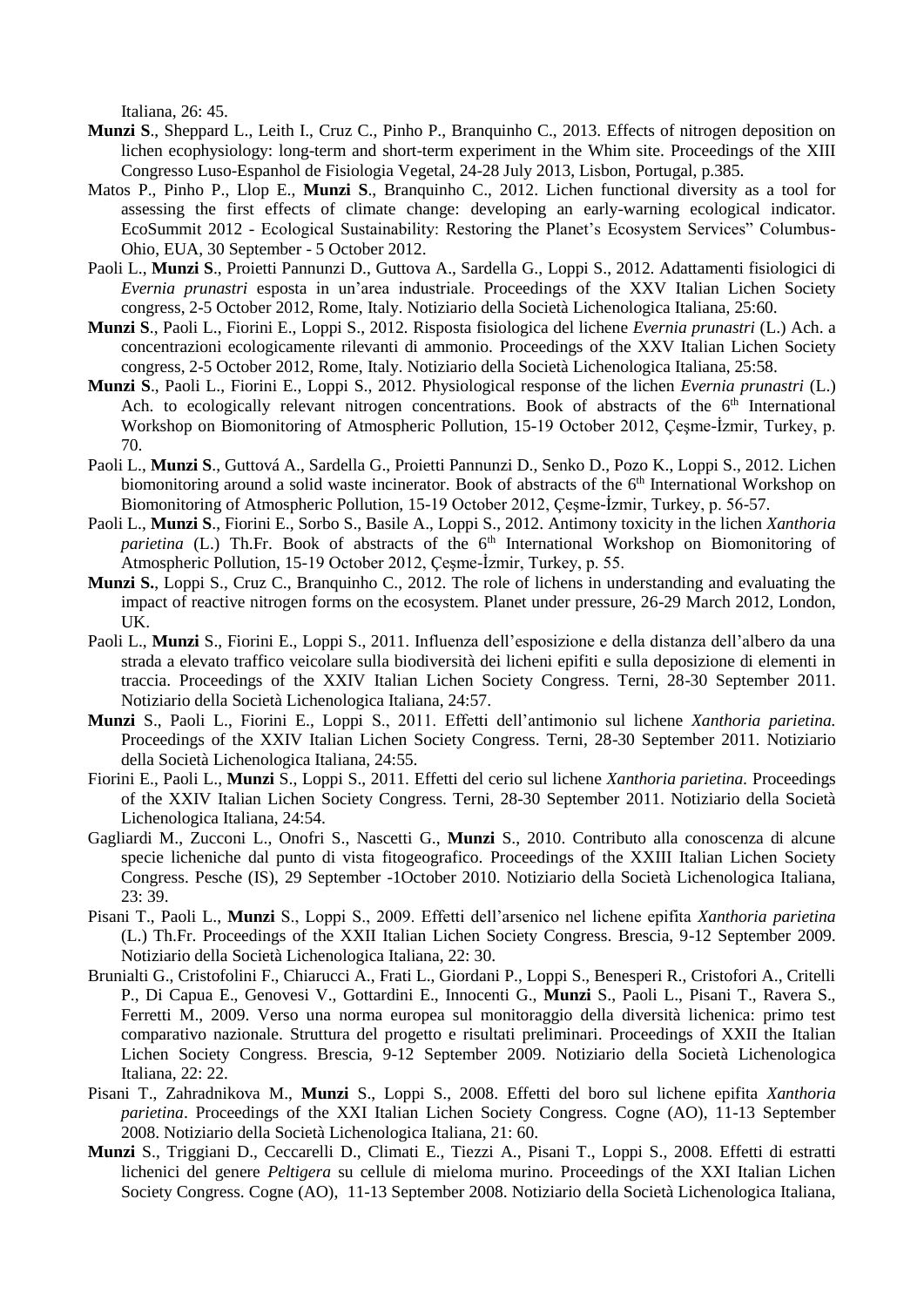21: 55.

- Giordani P., G., Incerti G., Benesperi R., Cristofolini F., Deperis F., Ferretti M., Frati L., Isocrono D., Lazzarin G., Loppi S., Matteucci E., Modenesi P., **Munzi** S., Onorari M., Paolinelli P., Perotti M., Pisani M., Ravera S., Zieger M., Tretiach M., 2008 – Il contributo italiano alla bozza di norma europea CEN Biomonitoring of air – Determination of biological index of epiphytic lichens. Proceedings of the XXI Italian Lichen Society Congress. Cogne (AO), 11-13 September 2008. Notiziario della Società Lichenologica Italiana, 21: 49.
- Vurro E., Sossi S., Bruno M., Sanità di Toppi L., Pisani T., **Munzi** S., Gaggi C., Loppi S., 2007. Effetti di elevate concentrazioni di CO<sub>2</sub> e NH<sub>4</sub> sulle concentrazioni di alcuni elementi in traccia in talli di *Evernia prunastri*. Proceedings of the XX Italian Lichen Society Congress. Siena, 13-14 September 2007. Notiziario della Società Lichenologica Italiana, 20: 40.
- Triggiani D., Ceccarelli D., Pizzardi S., Fuschino A., Corsi F., Tiezzi A., **Munzi** S., Pisani T., Loppi S., 2007. Valutazione dell'attività antiproliferativa di estratti lichenici su cellule di mieloma murino. Proceedings of the XX Italian Lichen Society Congress. Siena, 13-14 September 2007. Notiziario della Società Lichenologica Italiana, 20: 22.
- **Munzi** S., Pirintsos S.A., Kotzabasis K., Loppi S., 2007. Effetti dell'eccesso di azoto su alcuni parametri ecofisiologici del lichene *Evernia prunastri* (L.) Ach. Proceedings of the XX Italian Lichen Society Congress. Siena, 13-14 September 2007. Notiziario della Società Lichenologica Italiana, 20: 35.
- **Munzi** S., Loppi S., Kotzabasis K., Pirintsos S.A., 2006. Effetti dell'eccesso di azoto sull'efficienza fotosintetica e ruolo delle poliammine nelle specie licheniche *Evernia prunastri* (L.) Ach. e *Xanthoria parietina* (L.) Th. Fr. In: Proceedings of the 101<sup>°</sup> Congress of the Italina Botanical Society, Caserta, 27-29 September 2006, pp. 243.
- Loppi S., **Munzi** S., Frati L., Pirintsos A.S., 2006. Lichens as biomonitors of the effects of reduced nitrogen in the Mediterranean area. Abstracts of the "Reduced Nitrogen in Ecology and the Environment" Congress. Obergurgl, Austria, October 14-18, 2006.
- **Munzi** S., Pirintsos S.A., Kotzabasis K., Loppi S., 2006. Ecophysiological response of the lichens *Pseudevernia furfuracea* (L.) Zopf, *Evernia prunastri* (L.) Ach. and *Xanthoria parietina* (L.) Th. Fr. to excess nitrogen supply. Abstracts of IV Balkan Botanical Congress. Sofia, Bulgaria, June 20-26, 2006, p. 252.
- **Munzi** S., Ravera S., Caneva G., 2005. Risultati preliminari del monitoraggio della città di Roma tramite IBL. Proceedings of the XVII Italian Lichen Society Congress, Genova, 30 September-1 October 2004. Notiziario della Società Lichenologica Italiana, 18: 46-47.
- **Munzi S**., Ravera S., Caneva G., 2004. Epiphytic lichens as environmental bioindicators in Rome, Italy. In: Randlane T., Saag A. (eds.): Book of Abstracts of the 5th IAL Symposium, Lichens in Focus, Tartu, pp. 73-74.
- Ravera S., **Munzi** S., Roffilli R., 2003. Contributo alla conoscenza dei licheni epifiti dell'area romana. Proceedings of the Italian Lichen Society Congress. October 2002. Orto Botanico, Padova. Notiziario della Società Lichenologica Italiana, 16: 77.

#### **NATIONAL AND INTERNATIONAL CONGRESSES AS CO-AUTHOR IN ORAL PRESENTATION**

- Morillas L., **Munzi S**., Mereu S., 2018. Interactive effects of N addition and climate change on soil processes in Mediterranean ecosystems: Assessment through the biological soil crust. Book of abstracts of the 3<sup>rd</sup> Capermed Meeting, 20-21 June, Pamplona, Spain, p.19.
- Morillas L., LoCascio M., Ochoa-Hueso R., Roales J., Delgado-Baquerizo M., **Munzi S**., Dias T., Manrique E., Perez-Corona E., Gallardo A., Cruz C., Spano D., Mereu S., 2018. Nitrogen addition drives decomposition rates in Mediterranean ecosystems via changes in soil properties and microbial attributes. Book of abstracts of the "European Geosciences Union General Assembly 2018", 8-13 April 2018, Vienna (Austria), Vol. 20, EGU2018-14022-1.
- Dias T., Liberati D., **Munzi S**., Gouveia C., Ulm F., Afonso A.C., Ochoa-Hueso R., Manrique E., Sheppard L., Martins-Loução M.A., Bernardes da Silva A., Cruz C., 2017. Ecological independence and selfreliance of the dominant plant species loosen ecosystem integration: evidence from 7 years' of changing patterns of nitrogen pulses in a Mediterranean Basin shrubland. Book of abstracts of the XIV MEDECOS & XIII AEET meeting "*Human driven scenarios for evolutionary and ecological changes*", 31 January - 4 February 2017, Seville (Spain).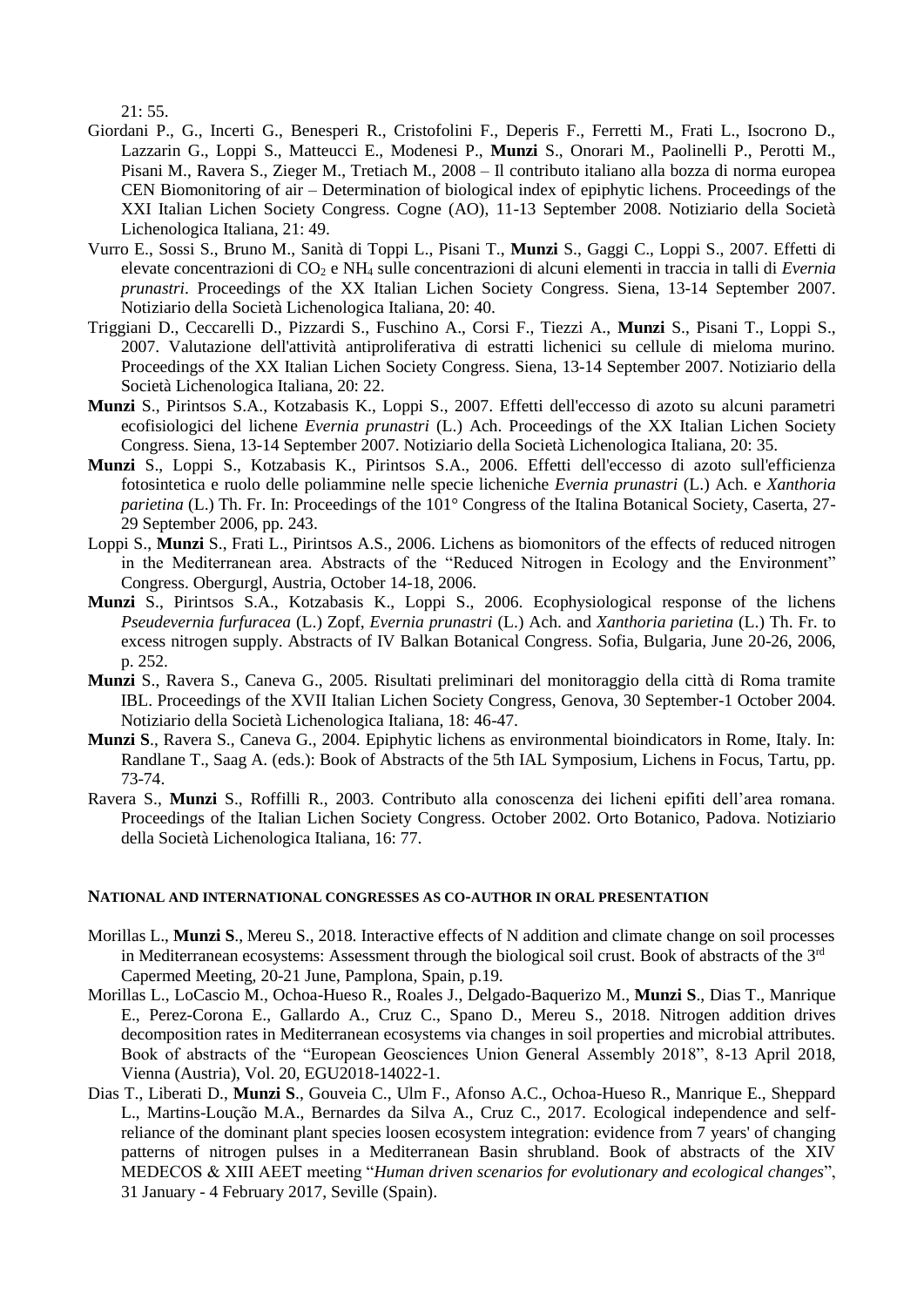- Branquinho C., Vieira J., **Munzi S**., et al., 2017. Using species traits as ecological indicators to quantify ecosystem services in urban green spaces. Book of abstracts of the final conference of the COST Action FP1204 GreenInUrbs: "Green infrastructure: Nature based solutions for sustainable and resilient cities", 4-7 April 2017, Orvieto, Italy, p.308.
- Lo Cascio M., Morillas L., Mereu S., Ochoa-Hueso R., Manrique E., **Munzi S**., Roales J., Spano D., Cruz C., Dias T., Gallardo A., Delgado-Baquerizo M., 2016. Nitrogen deposition impacts on microbial abundance and decomposition in three Mediterranean sites: a coordinated study using the NitroMed network. Book of abstracts of the 2nd Capermed Meeting, 28-30 June, Brescia, Italy, p.12.
- Pinho P., **Munzi S**., Santos-Reis M., Vieira J., Matos P., Branquinho C., 2015. Multi-taxa ecological indicators for the effects of urbanization: fragmentation and urban heat island effect. Book of Abstracts of the 4° Congresso Ibérico de Ecologia, 16-19 June 2015, Coimbra, Portugal, p. 70.
- Pinho P., Correia O., Lecoq M., **Munzi S**., Vasconcelos S., Rebelo R., Antunes C., Silva P., Freitas C., Lopes N., Santos-Reis M., Branquinho C., 2014. Modelling biodiversity in urban forests using a multitaxa approach: towards a functional urban green infrastructure. Global Change Research Symposium 2014, 16-18 September, Ostuni, Brindisi, Italy.
- Santos A., Pinho P., **Munzi** S., Botelho M.J., Palma J.M., Branquinho C., 2014. Measuring the impact of dust deposition in a mixed landscape: the role of vegetation in ameliorating its effects. "Committee on Air Pollution Effects Research in Mediterranean Environment" 3-4 July 2014, Lisbon, Portugal.
- Paoli L., **Munzi** S., Loppi S., 2014. Detecting biological effects of air pollutants with sensitive organisms (lichens). "Committee on Air Pollution Effects Research in Mediterranean Environment" 3-4 July 2014, Lisbon, Portugal.
- Branquinho C., **Munzi** S., Pinho P., Augusto S., Cruz de Carvalho R., Matos P., Nunes A., Barros C., 2014. Anticipating global tipping points using ecological indicators: climate change, eutrophication and chemical pollution. "Committee on Air Pollution Effects Research in Mediterranean Environment" 3-4 July 2014, Lisbon, Portugal.
- Pinho P., **Munzi S**., Branquinho C., 2014. Lichen functional groups as tools to identify drivers of changes in microclimatic conditions in urban and forest areas. Global Land Project Open Science Meeting, 19- 21 March 2014, Berlin, Germany.
- Pinho P., Antunes C., Branquinho C., Santos-Reis M., Lecoq M., Correia O., Rebelo R., Vasconcelos S., **Munzi S.**, Freitas C., Lopes C., Silva P., 2013. Modelação de redes ecológicas para o restabelecimento da conetividade entre fragmentos florestais urbanos: uma abordagem multi-taxa. Workshop Biodiversidade Urbana, Espaço Monsanto, Câmara Municipal de Lisboa, 22 de Maio de 2013, Lisboa, Portugal.
- Branquinho C., Augusto S., Pinho P., **Munzi S**., 2012. Biomonitores uma ferramenta de gestão da qualidade do ar. Seminário de Sustentabilidade promovida pela empresa SECIL, 5-6 Junho de 2012, Centro de Formação de Maceira, Maceira, Portugal.
- Paoli L., Guttová A., Grassi A., Proietti Pannunzi D., Lackovičová A., Senko D., Corsini A., Bigagli V., Vannini J., Benesperi R., Sardella G., **Munzi S**., Loppi S., 2012. Are lichens suitable bioindicators of air pollutants originating from different waste management strategies? BIOMAQ Biomonitoring of Air Quality, Book of Abstracts, University of Antwerp, 12-14 November 2012, Antwerp, Belgium, p.41.
- Loppi S., Paoli L., **Munzi S**., Fiorini E., Guttová A., Grassi A., Lackovičová A., Senko D., Corsini A., Benesperi R., Proietti-Panunzi D., Bigagli V., Vannini J, Bruscoli C., 2012. Lichen biomonitoring of air quality. BIOMAQ Biomonitoring of Air Quality, Book of Abstracts, University of Antwerp, 12-14 November 2012, Antwerp, Belgium, p.37-40.
- Pinho P., Augusto S., Matos P., **Munzi S.**, Máguas C., Branquinho C., Santos-Reis M., 2012. Proposing an international long-term monitoring network for evaluating: climate change, eutrophication and air pollution effects on ecosystems, using lichens as universal ecological indicators. ILTER Annual Meeting 2012, 17-21 September, Lisbon, Portugal.
- Matos P., Pinho P., **Munzi S**., Llop E., Branquinho C., 2012. Lichen functional diversity as a tool for assessing the first effects of climate change: developing an early-warning ecological indicator. Abstracts of the 7<sup>th</sup> IAL Symposium, Bangkok, 9-13 January 2012.
- Muggia L., Grube M., **Munzi** S., Tretiach M., 2006. Analisi filogenetica dei mico- e fotobionti di popolazioni simpatriche di tre varietà di *Tephromela atra* (Huds.) Hafellner. Proceedings of the XVIII Italian Lichen Society Congress, Trieste, 29-30 settembre 2005. Notiziario della Società Lichenologica Italiana, 19: 15.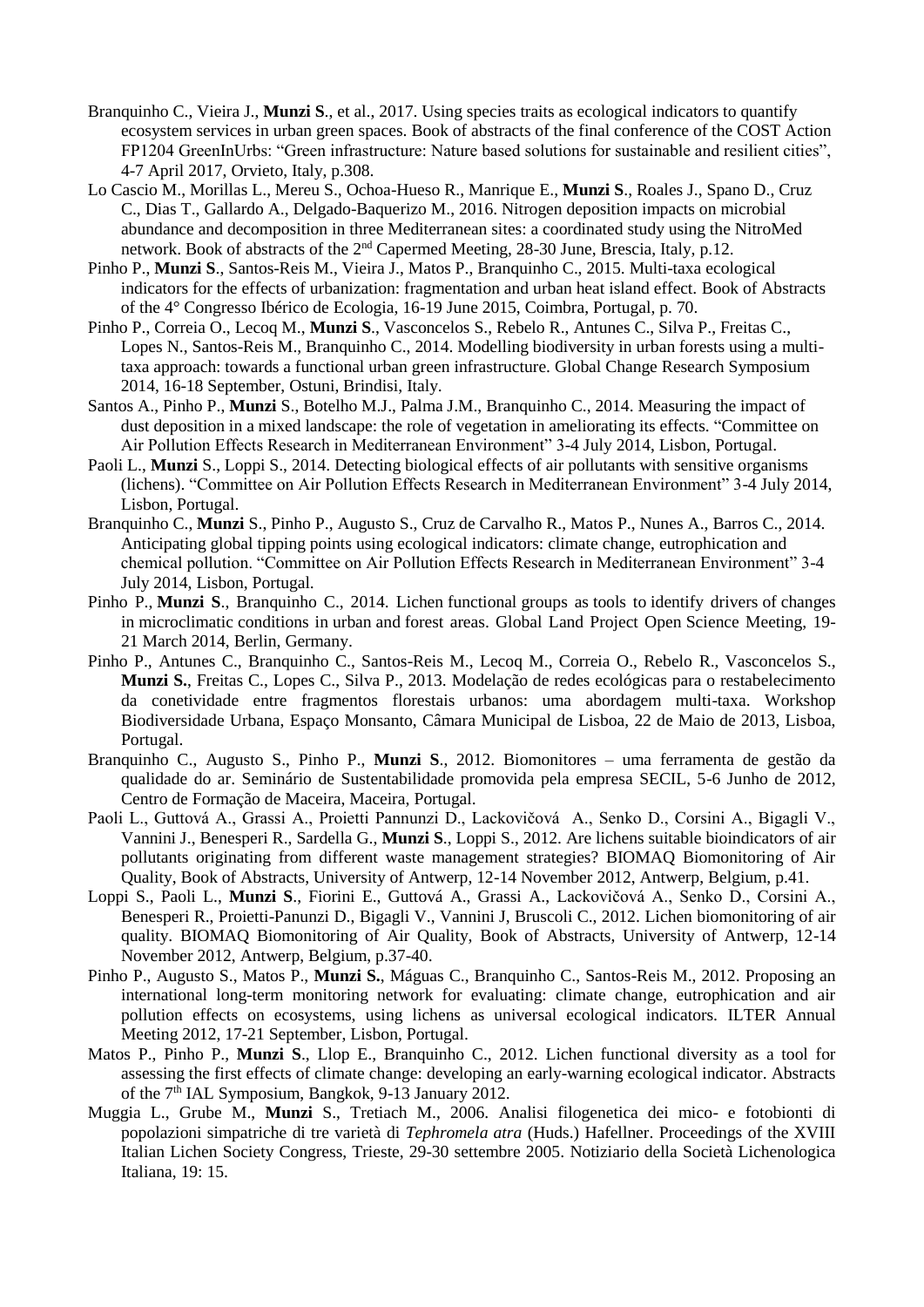- Caneva G., Ceschin S., **Munzi** S., Kumbaric A., Salvadori O., 2005. Ricerche di biologia vegetale applicata alla conservazione dei beni culturali. In: Venturella G., Aleffi M. Bigazzi, Caneva G., Mariotti M. (Eds.) 2005 - Le scienze botaniche nel XXI secolo. Informatore Botanico Italiano, vol. 37: 766-767.
- De Lorenzo G., Cervone F., Armaleo D., Bartoli A., **Munzi** S., Friedl T., 1998. Using the known plantpathogen interactions to probe the unknown alga-fungus interactions in lichen symbiosis. Abstracts of Sixth International Mycological Congress, Jerusalem, Israel 23-28 august, 1998.

## **BOOKS**

- Branquinho C., Nunes A., Santos-Reis M., Correia, O., Matos,P., Pinho P., **Munzi S.**, Tápia S., 2013. Guia de Campo da Região de Neves Corvo. Uma Mina de Biodiversidade. Coordenação geral de Gama H. & Branquinho C. Lundin mining, Somincor, FCUL. pp 196. ISBN 978-972-97081-2-1
- Participant, as National expert for lichens, in the volume: Blasi C., Marignani M., Copiz R., Fipaldini M., Del Vico E. (Eds), 2010. Le aree importanti per le piante nelle regioni d'Italia. Progetto Artiser, Roma, 224 pp.

#### **CURATORSHIP**

- **Munzi S., Ulm F., 2015. Book of abstracts of the 8<sup>th</sup> Congress of the International Symbiosis Society.** Available at the page: http://iss-symbiosis.org/Resources/Documents/Abstract%20book.pdf
- **Munzi S.**, 2014. Book of abstracts of the 1<sup>st</sup> Capemed meeting. Available at the page: capermed.weebly.com/uploads/2/4/1/1/24114113/capermed\_proceedings\_2014.pdf.
- **Munzi S**., 2014. Book of abstracts of the XXVII Convegno della Società Lichenologica Italiana Comunicazioni orali. Notiziario della Società Lichenologica Italiana, 27: 14-34. ISSN: 1121-9165
- **Munzi S**., 2014. Book of abstracts of the XXVII Convegno della Società Lichenologica Italiana Sessione poster. Notiziario della Società Lichenologica Italiana, 27: 35-74. ISSN: 1121-9165
- **Munzi S**., 2013. Book of abstracts of the XXVI Convegno della Società Lichenologica Italiana Comunicazioni orali. Notiziario della Società Lichenologica Italiana, 26: 11-32. ISSN: 1121-9165
- **Munzi S**., 2013. Book of abstracts of the XXVI Convegno della Società Lichenologica Italiana Sessione poster. Notiziario della Società Lichenologica Italiana, 26: 33-59. ISSN: 1121-9165

#### **OTHER PUBLICATIONS**

**Munzi S**., Gouveia C., 2018. Perguntem aos líquens. Revista de Ciência Elementar, V6(01):008.

- **Munzi S**., Bérešová A., 2017. Disentangling evolutionary relationships across the morphologically and ecologically diverse lichen genus *Solenopsora*. Newsletter della Società Lichenologica Italiana, 33.
- Guttová A., Fačkovcová Z., **Munzi S**., Lackovičová A., Pišút I., Košuthová A., 2017. Zaujímavejšie floristické nálezy. Bull. Slov. Bot. Spoločn., 39: 208–214.
- Isocrono D., Martellos S., **Munzi S**., Ravera S., 2017. Happy 30th birthday *Società Lichenologia italiana*! International Lichenological Newsletter
- [Lo Cascio](https://figshare.com/authors/_/2923206) M., Ochoa-Hueso R., Morillas L., Manrique E.R., **Munzi S**., Spano D., Cruz C., Dias T., Gallardo Correa A., [Delgado-baquerizo](https://figshare.com/authors/Manuel_Delgado_baquerizo/773080) M., Roales J., Mereu S., 2016. Nitrogen deposition impacts on microbial abundance and decomposition in three Mediterranean sites: a coordinated study using the NitroMed network. Conference presentation.

https://figshare.com/articles/Nitrogen\_deposition\_impacts\_on\_microbial\_abundance\_and\_decompositio n in three Mediterranean sites a coordinated study using the NitroMed network/3554598

- **Munzi** S., 2016. Bilateral cooperation Portugal Slovak. Newsletter della Società Lichenologica Italiana, 20.
- **Munzi** S., Guttová A., 2016. Bilateral cooperation between Centro de Ecologia, Evolução e Alterações Ambientais – Universidade de Lisboa and Institute of Botany – Slovak Academy of Science. International Lichenological Newsletter, 49(2): 12-14.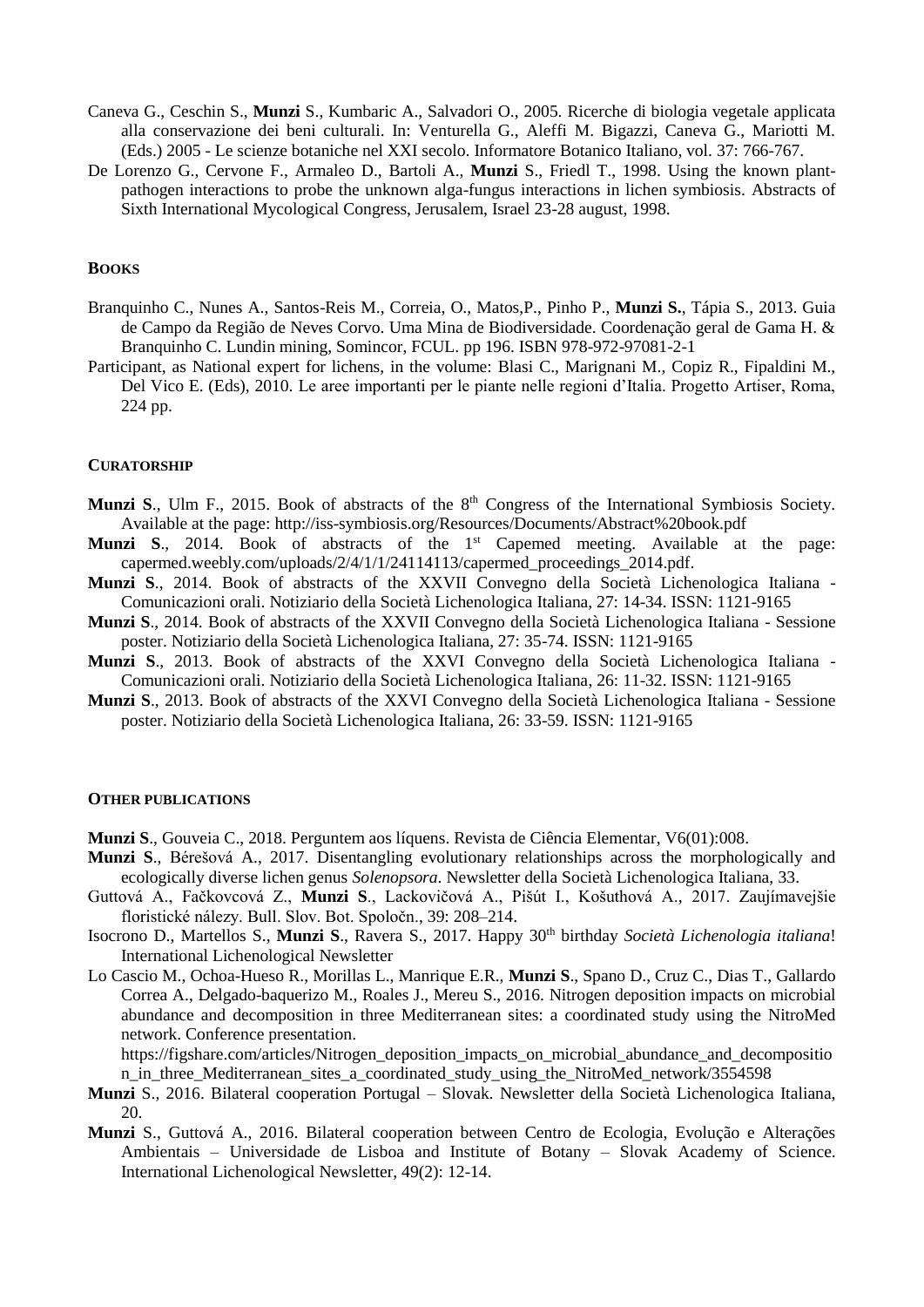- **Munzi** S., 2016. Lichens as a tool for interpretation of environmental changes and management  $-4<sup>th</sup>$  edition. Report. International Lichenological Newsletter, 49(2): 28-30.
- **Munzi S**., Paoli L., 2016. (Azoto + desertificazione) x licheni = ? Notiziario della Società Lichenologica Italiana, 29: 76-82.
- Caporale S., Benesperi R., Bianchi E., Fačkovcová Z., Favero-Longo S.E., Giordani P., Gheza G., Isocrono D., Matteucci E., **Munzi S**., Paoli L., Puntillo D., Ravera S., Vannini A., Catalano I., 2016. Contributo alle conoscenze lichenologiche della RNR Cascate del Verde e del bosco di Montalto (Borrello, Chieti). Notiziario della Società Lichenologica Italiana, 29: 87-94.
- Sutton M.A. et al., 2015. ÉCLAIRE Effects of Climate Change on Air Pollution Impacts and Response Strategies for European Ecosystems. Project Final Report.
- **Munzi** S., 2015. Lichens as a tool for interpretation of environmental changes and management  $-3<sup>rd</sup>$  edition. Report. International Lichenological Newsletter, 48: 18-19.
- **Munzi S., Sanders W., 2015.** The lichens at the 8<sup>th</sup> congress of the International Symbiosis Society. Report. International Lichenological Newsletter, 48: 22-23.
- **Munzi S**., Zucconi L., Gagliardi M., Buonadonna P., Ravera S., 2014. Notulae Cryptogamicae 8 (51-60). Notula 52. *Piccolia ochrophora* (Nyl.) Hafellner. Informatore Botanico Italiano, 46(1):88.
- **Munzi** S., 2014. Lichens as a tool for interpretation of environmental changes and management  $-2<sup>nd</sup>$  edition. Report. International Lichenological Newsletter, 47: 5-6.
- Munzi S., 2013. Lichens as a tool for interpretation of environmental changes and management 1<sup>st</sup> edition. Report. International Lichenological Newsletter, 46: 6-8.
- **Munzi S**., Zucconi L., Gagliardi M., Buonadonna P., Ravera S., 2013. Notulae Cryptogamicae 37-38. *Ramalina lutea*, *Parmotrema hypoleucinum*. Informatore Botanico Italiano, 45(2): 313-314.
- **Munzi S.,** Ravera S., 2013. Notula Cryptogamica 36. *Ramalina pusilla*. Informatore Botanico Italiano, 45 (2): 313.
- Branquinho C., Pinho P., Matos P., Gamito Z., **Munzi S**., Correia O., Santos-Reis M., Nunes A., Tápia S., Gama H., Sigeste, 2013. Divulgação da biodiversidade da Região de Neves-Corvo, Alentejo, Portugal, no contexto do Programa *Businnes & Biodiversity*: o caso de estudo da Somincor. Rede de Estudos Ambientais Países de Língua Portuguesa, 9: 14-16.
- Nascetti G., Onofri S., Zucconi L., Mosesso P., **Munzi S**., Ripa C., Ferrari C., Angeletti D., Sebbio C., Scialanca F., Pepe G., Buonadonna P., Bottacci L., Frau V., 2013. Azioni di monitoraggio ambientale per la valutazione dell'impatto dovuto alla riconversione a carbone della centrale Enel di Civitavecchia "Torvaldaliga nord" (3° anno di indagine). Technical report (http://ambientale.org/?wpdmdl=10825&ind=2).
- Loppi S., Paoli L., **Munzi S.**, Guttova A., 2012. Rete di biomonitoraggio della qualità dell'aria con l'indice di biodiversità lichenica (I.B.L.) nell'area interessata dalle ricadute dell'impianto Energonut S.p.A. sito in Pozzilli (IS). Technical report.
- Loppi S., **Munzi S**., Paoli L., 2012. La bioindicazione mediante licheni: potenzialità, limiti e sviluppi. Biologia Ambientale, 26(2): 3-15.
- Pinho P., **Munzi S**., Augusto S,. Matos P., Máguas C., Branquinho C., 2012. Líquenes, os detetives do ambiente. Aboutmedia.
- Paoli L., **Munzi S**., Fiorini E., Pisani T., Di Lella L.A., Nicolardi V., Protano G., Gaggi C., Loppi S., 2012. Inquinamento atmosferico da traffico veicolare in ambiente urbano: effetti biologici in organismi sensibili (licheni). Ecologia Urbana, 24 (1): 3-17.
- Nascetti G., Onofri S., Zucconi L., Mosesso P., **Munzi S**., Ripa C., Ferrari C., Angeletti D., Scialanca F., Pepe G., Buonadonna P., 2012. Azioni di monitoraggio ambientale per la valutazione dell'impatto dovuto alla riconversione a carbone della centrale Enel di Civitavecchia "Torvaldaliga nord" (2° anno di indagine). Technical report (http://ambientale.org/?wpdmdl=10825&ind=1).
- **Munzi S**., Zucconi L., Gagliardi M., Ravera S., 2012. Notulae cryptogamicae 16-21. Informatore Botanico Italiano, 44 (1): 191-192.
- Nascetti G., Onofri S., Zucconi L., Mosesso P., **Munzi S**., Gagliardi M., Ripa C., Ferrari C., Angeletti D., Scialanca F., Pepe G., 2011. Azioni di monitoraggio ambientale per la valutazione dell'impatto dovuto alla riconversione a carbone della centrale Enel di Civitavecchia "Torvaldaliga nord". Technical report (http://ambientale.org/?wpdmdl=10825&ind=0).
- **Munzi S**., Zucconi L., Gagliardi M., Ravera S., 2010. Notulae cryptogamicae 8. *Schismatomma graphidioides* (Leight.) Zahlbr. (*Roccellaceae*). Informatore Botanico Italiano, 42(2): 576.